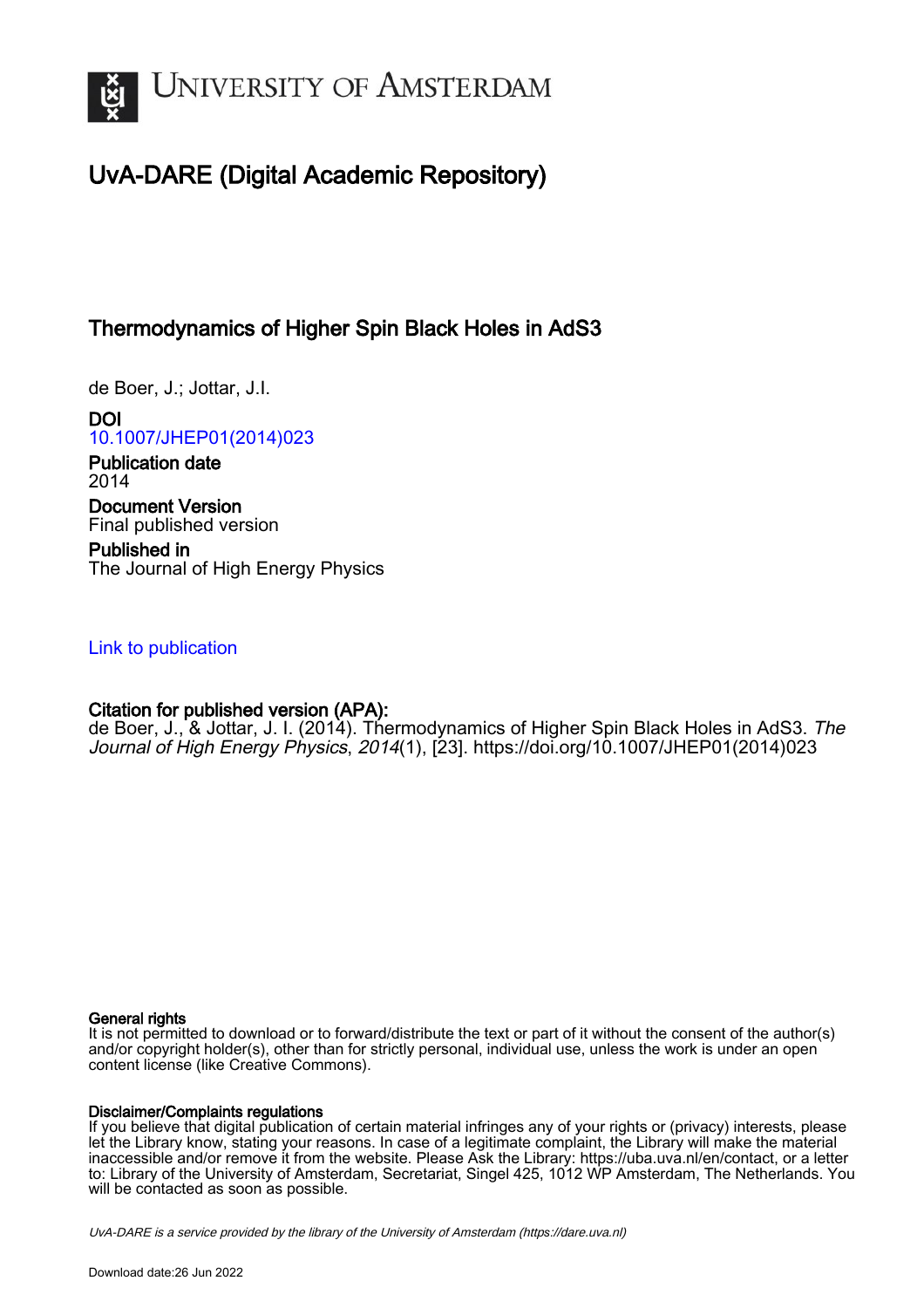PUBLISHED FOR SISSA BY 2 SPRINGER

Received: July 22, 2013 Revised: November 21, 2013 Accepted: December 16, 2013 PUBLISHED: January 8, 2014

## Thermodynamics of higher spin black holes in  $AdS_3$

Jan de Boer and Juan I. Jottar

*Institute for Theoretical Physics, University of Amsterdam, Science Park 904, Postbus 94485, 1090 GL Amsterdam, The Netherlands*

*E-mail:* [J.deBoer@uva.nl](mailto:J.deBoer@uva.nl), [J.I.Jottar@uva.nl](mailto:J.I.Jottar@uva.nl)

Abstract: We discuss the thermodynamics of recently constructed three-dimensional higher spin black holes in  $SL(N, \mathbb{R}) \times SL(N, \mathbb{R})$  Chern-Simons theory with generalized asymptotically-anti-de Sitter boundary conditions. From a holographic perspective, these bulk theories are dual to two-dimensional CFTs with  $\mathcal{W}_{N}$  symmetry algebras, and the black hole solutions are dual to thermal states with higher spin chemical potentials and charges turned on. Because the notion of horizon area is not gauge-invariant in the higher spin theory, the traditional approaches to the computation of black hole entropy must be reconsidered. One possibility, explored in the recent literature, involves demanding the existence of a partition function in the CFT, and consistency with the first law of thermodynamics. This approach is not free from ambiguities, however, and in particular different definitions of energy result in different expressions for the entropy. In the present work we show that there are natural definitions of the thermodynamically conjugate variables that follow from careful examination of the variational principle, and moreover agree with those obtained via canonical methods. Building on this intuition, we derive general expressions for the higher spin black hole entropy and free energy which are written entirely in terms of the Chern-Simons connections, and are valid for both static and rotating solutions. We compare our results to other proposals in the literature, and provide a new and efficient way to determine the generalization of the Cardy formula to a situation with higher spin charges.

Keywords: Gauge-gravity correspondence, AdS-CFT Correspondence, Black Holes

ArXiv ePrint: [1302.0816](http://arxiv.org/abs/1302.0816)

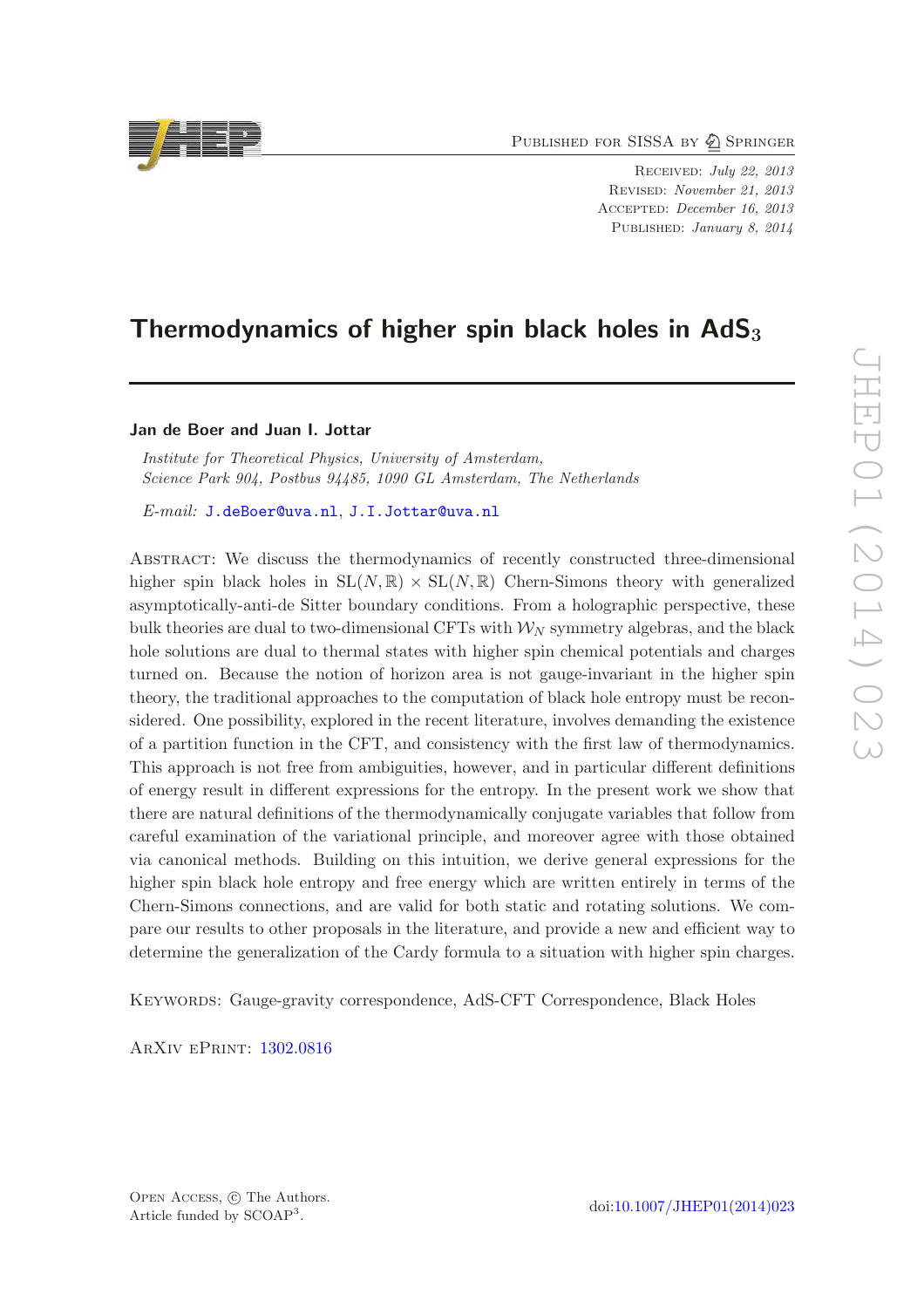#### Contents

|             |                                                                     | 1 Introduction                                                       | 1              |
|-------------|---------------------------------------------------------------------|----------------------------------------------------------------------|----------------|
|             | 2 Brief review of AdS <sub>3</sub> gravity as a Chern-Simons theory |                                                                      | $\bf{3}$       |
| 3           |                                                                     | Higer spin theories in $AdS3$                                        |                |
|             | 3.1                                                                 | Turning on sources: black hole solutions                             | $\overline{7}$ |
|             |                                                                     | 3.2 Lorentzian variational principle                                 | 9              |
|             | 4 Thermodynamics of higher spin black holes                         |                                                                      | 10             |
|             | 4.1                                                                 | Analytic continuation: Euclidean variational principle and solutions | 11             |
|             | 4.2                                                                 | Entropy and free energy                                              | 14             |
| $5^{\circ}$ | Discussion                                                          |                                                                      | 17             |
|             |                                                                     | 5.1 $N = 2$ and $N = 3$ examples                                     | 17             |
|             | 5.2                                                                 | Comparison with the "holomorphic" formalism                          | <b>20</b>      |
|             | 5.3                                                                 | The connection to 2d CFT                                             | 21             |
|             | 5.4                                                                 | Conclusions                                                          | 23             |
|             |                                                                     |                                                                      |                |

#### <span id="page-2-0"></span>1 Introduction

The recent surge in the study of higher spin theories and their holographic duals has raised several interesting puzzles. Partly, the interest in this class of theories originates in the desire of exploring the anti-de Sitter(AdS)/Conformal Field Theory(CFT) correspondence of  $[1-3]$  in a regime of parameters where the dual field theory is not necessarily stronglycoupled, and consequently the bulk gravitational theory does not reduce to classical (super- )gravity. Understanding and testing the holographic correspondence in different regimes is a theoretically appealing prospect, and departing from classical gravity presents us with the equally interesting challenge of extending the holographic dictionary to encompass these setups.

Perhaps the most widely studied example of higher spin holographic duality is rooted in the conjecture  $[4]$  of Klebanov and Polyakov relating critical  $O(N)$  vector models in the large-N limit and the higher spin Fradkin-Vasiliev theory in  $AdS_4$  [\[5](#page-27-2), [6](#page-27-3)]. Unfortunately, the formulation of interacting non-linear higher spin theories in four dimensions requires considerable technical machinery, and one may then hope to count with simplified setups where similar questions can be posed and addressed. One such possibility entails considering higher spin theories in  $AdS_3$ . Indeed, in three dimensions it is possible to build a consistent non-linear theory of gravity interacting with a finite number of higher spin fields [\[7\]](#page-27-4), as opposed to their higher-dimensional cousins where the infinite tower of higher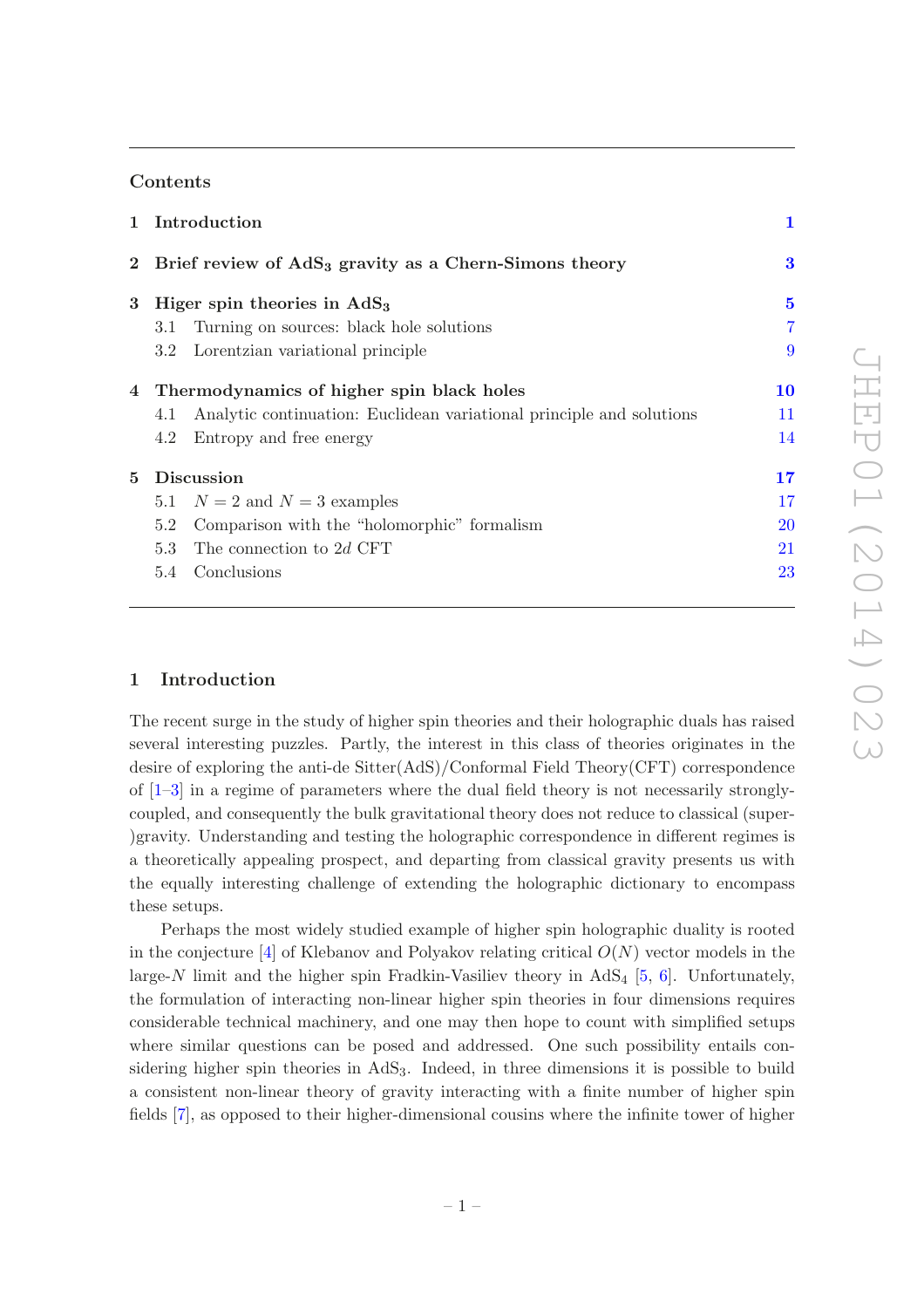spin fields is kept. Furthermore, the higher spin AdS<sub>3</sub> theories with spins  $s \leq N$  can be cast in the form of Chern-Simons gauge theory with gauge group  $SL(N, \mathbb{R}) \times SL(N, \mathbb{R})$ . Much in the same way that standard Einstein gravity with AdS<sub>3</sub> boundary conditions gives rise to an asymptotic symmetry group generated by two copies of the Virasoro algebra [\[8\]](#page-27-5), the analysis of asymptotic symmetries in the Chern-Simons formulation of the higher spin theory [\[9](#page-27-6)[–11\]](#page-27-7) reveals that they correspond to two-dimensional CFTs with (classical)  $\mathcal{W}_{N}$ symmetry algebras  $[12]$  $[12]$  $[12]$ <sup>1</sup>

A question of considerable interest from the AdS/CFT perspective (and in itself), is the construction of black hole solutions dual to thermodynamic equilibrium CFT states with higher spin charges and chemical potentials turned on. This problem was first addressed in [\[15](#page-27-9)[–18](#page-27-10)] (see [\[19](#page-27-11)] for a recent review). In particular it was found that the notion of horizon area is not gauge-invariant in the higher spin theory, and one must then reconsider the traditional methods of evaluating the black hole entropy such as the Bekenstein-Hawking formula. In [\[15](#page-27-9)] it was proposed to evaluate the entropy indirectly by demanding the existence of a well-defined partition function and consistency with the first law of thermodynamics. Other (in principle compatible) approaches involve the computation of the free energy and entropy directly from the Euclidean Chern-Simons action [\[20](#page-27-12)], the extension of Wald's entropy formula [\[21](#page-27-13)], and the use of canonical methods [\[22,](#page-27-14) [23](#page-28-0)]. The indirect approaches for evaluating the entropy are however not free from ambiguities; for example, different definitions of energy result in different expressions for the entropy.

In the present work we argue that a careful examination of the variational principle in Lorentzian and Euclidean signature provides a way of defining the thermodynamically conjugate variables, namely the sources and the expectation values (EVs) of operators in the dual theory, and consequently the energy, entropy, and other quantities of interest. Our approach is similar in spirit to that of [\[20\]](#page-27-12), and extends it to include rotating solutions. We fill some gaps in the existing literature by working in the formalism where the chemical potential conjugate to the stress tensor is included as the modular parameter of the boundary torus in the Euclidean formulation of the theory, and provide general expressions written entirely in terms of the Chern-Simons connections. The latter feature is appropriate to the topological character of the bulk theory, and implies that our general expressions do not rely on specific details of the solutions (other than universal gauge choices). Moreover, our formulas are valid for any embedding of the gravitational  $sl(2, \mathbb{R})$  factor into  $sl(N, \mathbb{R})$ , and apply to both static and rotating solutions.

We should perhaps emphasize the general strategy at this point. To completely define Chern-Simons theory, we need not only the Chern-Simons action, but also a choice of boundary conditions plus a choice of boundary terms. If the variation of Chern-Simons action with suitable boundary terms is of the form  $\sum_i O_i \delta J_i$ , then one naturally interprets the  $J_i$  as sources and the  $O_i$  as expectation values. Moreover, the boundary conditions should be such that the values of  $J_i$  at the boundary are fixed while the  $O_i$  are allowed to fluctuate. The Euclidean action, evaluated with the same boundary terms, can then be

<span id="page-3-0"></span><sup>1</sup>This connection is not very surprising given the relation between Chern-Simons theories and current algebras on the one hand, and the relation between  $\mathcal{W}_N$  algebras and the Hamiltonian reduction of current algebras [\[13](#page-27-15)] on the other, see e.g. the discussion in section 3.2 of [\[14](#page-27-16)].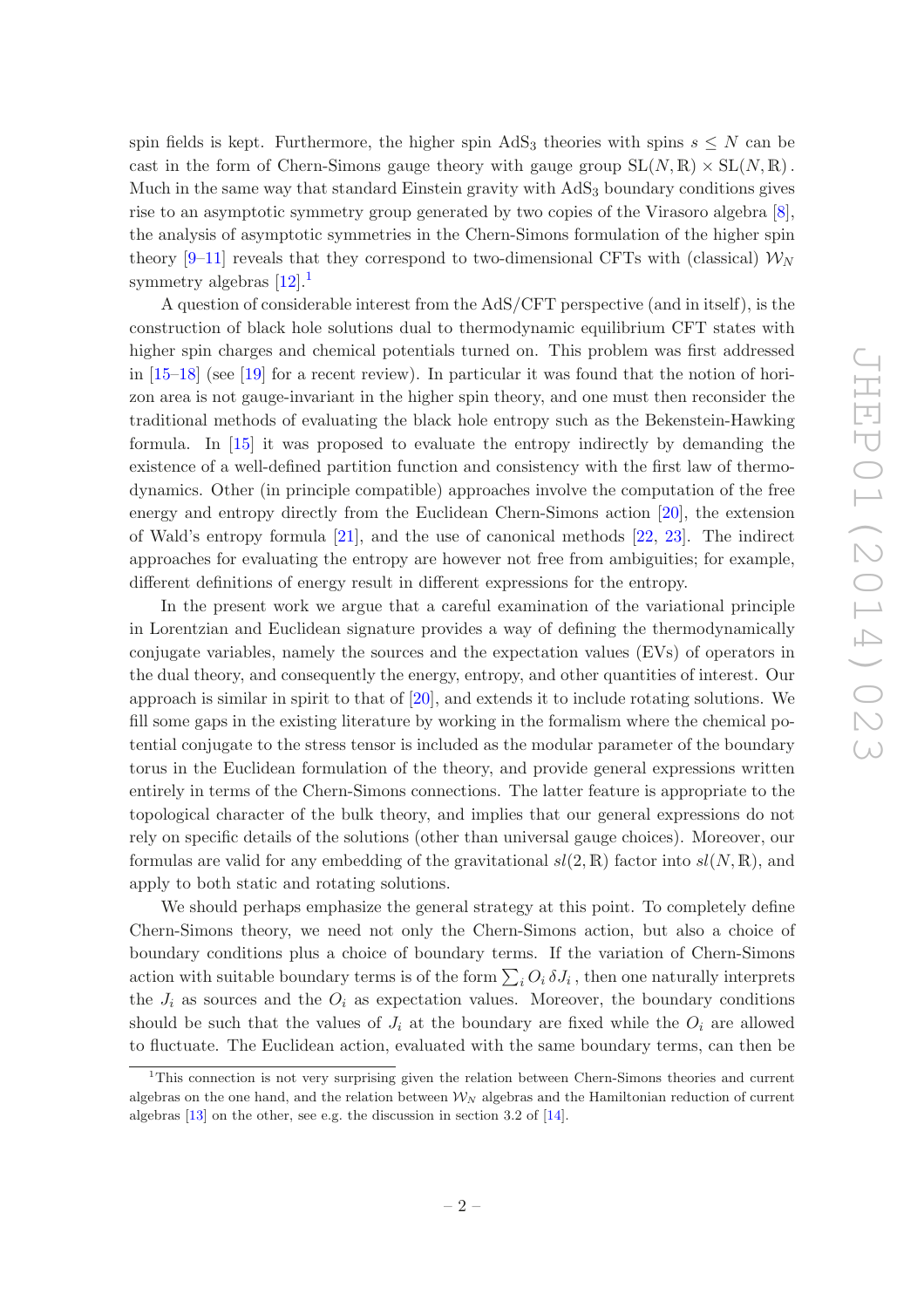viewed as a free energy which is a function of the sources  $J_i$ . By performing a Legendre transformation we obtain the entropy as a function of  $O_i$ . In principle, there can be different choices of boundary terms and boundary conditions that give rise to physically inequivalent theories. There can also be choices which are related to each other through a field redefinition. Ultimately, we would like to match any such description in Chern-Simons theory to a dual CFT and identify the precise relation between  $J_i$ ,  $O_i$ , and the CFT variables. This can be quite subtle, even more so in the presence of sources for irrelevant operators, and we will return to this point in the discussion section.

This paper is organized as follows. In section [2](#page-4-0) we provide a brief introduction to the Chern-Simons formulation of standard three-dimensional gravity in the presence of a negative cosmological constant, and display the BTZ black hole solution in this language. In section [3](#page-6-0) we review some of the recent work in the  $N > 2$  case and discuss the structure of black hole solutions in Lorentzian signature, in the formalism where the source for the stress tensor is included explicitly in the Chern-Simons connections. Given the structure of the solutions, we introduce appropriate boundary terms that supplement the Chern-Simons action in order to achieve a well-defined Dirichlet variational principle. In section [4](#page-11-0) we continue the black hole solutions and variational principle to Euclidean signature, and carefully discuss the transition to the formalism employed in most of the recent literature, where the temperature and angular momentum are incorporated via the periodicity of the boundary torus. We then provide explicit formulas for the free energy and entropy of black hole solutions, which are written entirely in terms of the connection components and are therefore widely applicable. We conclude in section [5](#page-18-0) with an application of our formalism to a few explicit examples including the principal embedding spin-3 black hole constructed in [\[15](#page-27-9), [16\]](#page-27-17), and a comparison to the results obtained with other approaches. We will also discuss the connection to computations done in conformal field theory, and gather various other loose ends.

#### <span id="page-4-0"></span>2 Brief review of  $AdS<sub>3</sub>$  gravity as a Chern-Simons theory

In  $(2+1)$  dimensions, Einstein gravity with negative cosmological constant can be written as a Chern-Simons theory with gauge group  $G \simeq SL(2,\mathbb{R}) \times SL(2,\mathbb{R})$ . This topological formulation was first introduced in [\[24\]](#page-28-1), and its quantum aspects subsequently discussed in [\[25\]](#page-28-2) (see [\[26](#page-28-3)] for a modern review). More precisely, in three dimensions one can combine the dreibein  $e^a$  and the dual spin connection

$$
\omega^a \equiv \frac{1}{2} \epsilon^{abc} \omega_{bc} \quad \Leftrightarrow \quad \omega_{ab} = -\epsilon_{abc} \,\omega^c \,, \tag{2.1}
$$

into  $SL(2, \mathbb{R})$  gauge connections A,  $\overline{A}$  defined as

$$
A = \omega + \frac{e}{\ell} \quad \text{and} \quad \bar{A} = \omega - \frac{e}{\ell} \,. \tag{2.2}
$$

Here,  $\ell$  is a length scale set by the cosmological constant (i.e. the AdS<sub>3</sub> radius) and  $\omega \equiv$  $\omega^a J_a$ ,  $e \equiv e^a J_a$ , where the generators  $J_a$  obey the  $sl(2, \mathbb{R}) \simeq so(2, 1)$  algebra  $[J_a, J_b] =$  $\epsilon_{abc} \eta^{cd} J_d = \epsilon_{ab}^{\ \ c} J_c$ .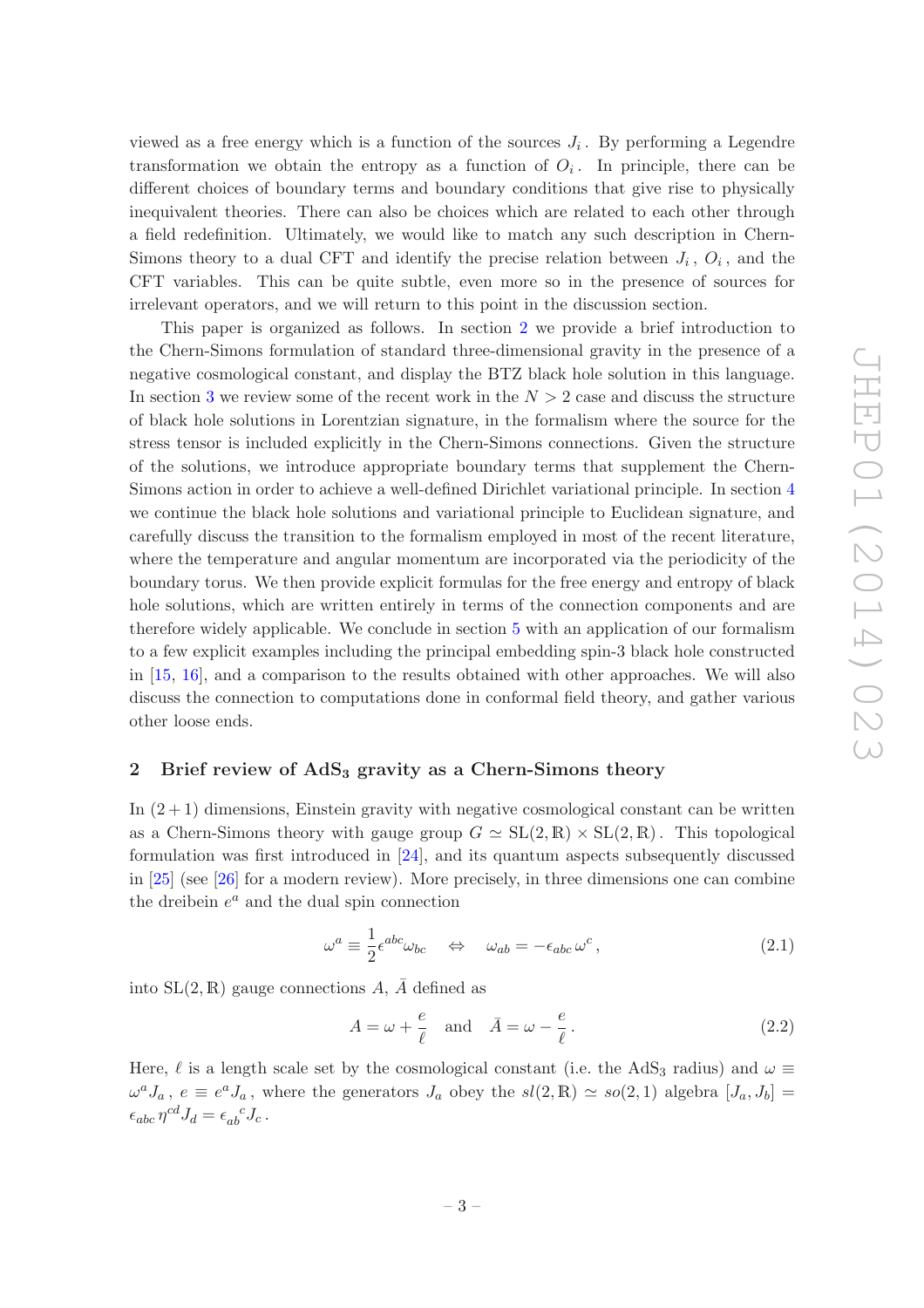Defining the Chern-Simons form  $CS(A)$  as

$$
CS(A) = A \wedge dA + \frac{2}{3}A \wedge A \wedge A, \qquad (2.3)
$$

one observes that the combination  $\text{Tr}\left[CS(A) - CS(\overline{A})\right]$  reproduces the Einstein-Hilbert Lagrangian, up to a boundary term. The precise relation is

$$
I_{CS} \equiv \frac{k}{4\pi y_R} \int_M \text{Tr}\left[CS(A) - CS(\bar{A})\right]
$$
  
= 
$$
\frac{1}{16\pi G_3} \left[ \int_M d^3x \sqrt{|g|} \left( \mathcal{R} + \frac{2}{\ell^2} \right) - \int_{\partial M} \omega^a \wedge e_a \right],
$$
 (2.4)

where  $G_3$  is the three-dimensional Newton constant,  $y_R$  is a representation-dependent normalization constant defined through  $\text{Tr} [J_a J_b] = (y_R/2)\eta_{ab}$  (with conventions such that  $y_R = 1$  in the fundamental representation of  $so(2, 1)$ , and

$$
k = \frac{\ell}{4G_3} \,. \tag{2.5}
$$

In particular, Einstein's equations amount to the flatness of the connections:  $F = dA +$  $A \wedge A = 0$ ,  $\bar{F} = d\bar{A} + \bar{A} \wedge \bar{A} = 0$ . As first shown by Brown and Henneaux [\[8](#page-27-5)], boundary conditions in the three-dimensional gravity theory can be chosen such that the asymptotic symmetry group is generated by two copies of the Virasoro algebra with central charge  $c = 6k = 3\ell/(2G_3)$  (see [\[27](#page-28-4)] for a derivation of this fact in the Chern-Simons formulation). These boundary conditions define what is commonly referred to as  $AdS<sub>3</sub>$  asymptotics, and provide a concrete realization of the AdS/CFT correspondence.

Let us consider the Chern-Simons theory on a (Lorentzian) three-dimensional manifold M with topology  $\mathbb{R} \times D$ , where the R factor is associated with the time direction and D is a two dimensional manifold with boundary  $\partial D \simeq S^1$ . It is customary to introduce coordinates  $(\rho, t, \varphi)$  on M, where  $\rho$  is a radial coordinate and the constant-radius surfaces (in particular the boundary  $\partial M$  at  $\rho \to \infty$ ) have the topology of a cylinder. We will denote the  $sl(2,\mathbb{R})$  generators by  $\{\Lambda^0,\Lambda^{\pm}\}\,$ , with

<span id="page-5-0"></span>
$$
\left[\Lambda^{\pm}, \Lambda^{0}\right] = \pm \Lambda^{\pm} , \quad \left[\Lambda^{+}, \Lambda^{-}\right] = 2\Lambda^{0} . \tag{2.6}
$$

Using the gauge freedom of the Chern-Simons theory, one can parameterize the space of asymptotically  $AdS_3$  ( $AdS_3$ ) solutions with a *flat* boundary metric on  $\partial M$  by [\[28\]](#page-28-5)

$$
A = b^{-1}db + b^{-1}ab , \qquad \bar{A} = b\,db^{-1} + b\,\bar{a}\,b^{-1} , \tag{2.7}
$$

with  $b = b(\rho) = e^{\rho \Lambda^0}$  and

$$
a = \left(\Lambda^+ - \left(\frac{2\pi}{k}\right)\mathcal{L}(x^+)\Lambda^-\right)dx^+,
$$
  

$$
\bar{a} = -\left(\Lambda^- - \left(\frac{2\pi}{k}\right)\bar{\mathcal{L}}(x^-)\Lambda^+\right)dx^-,
$$
 (2.8)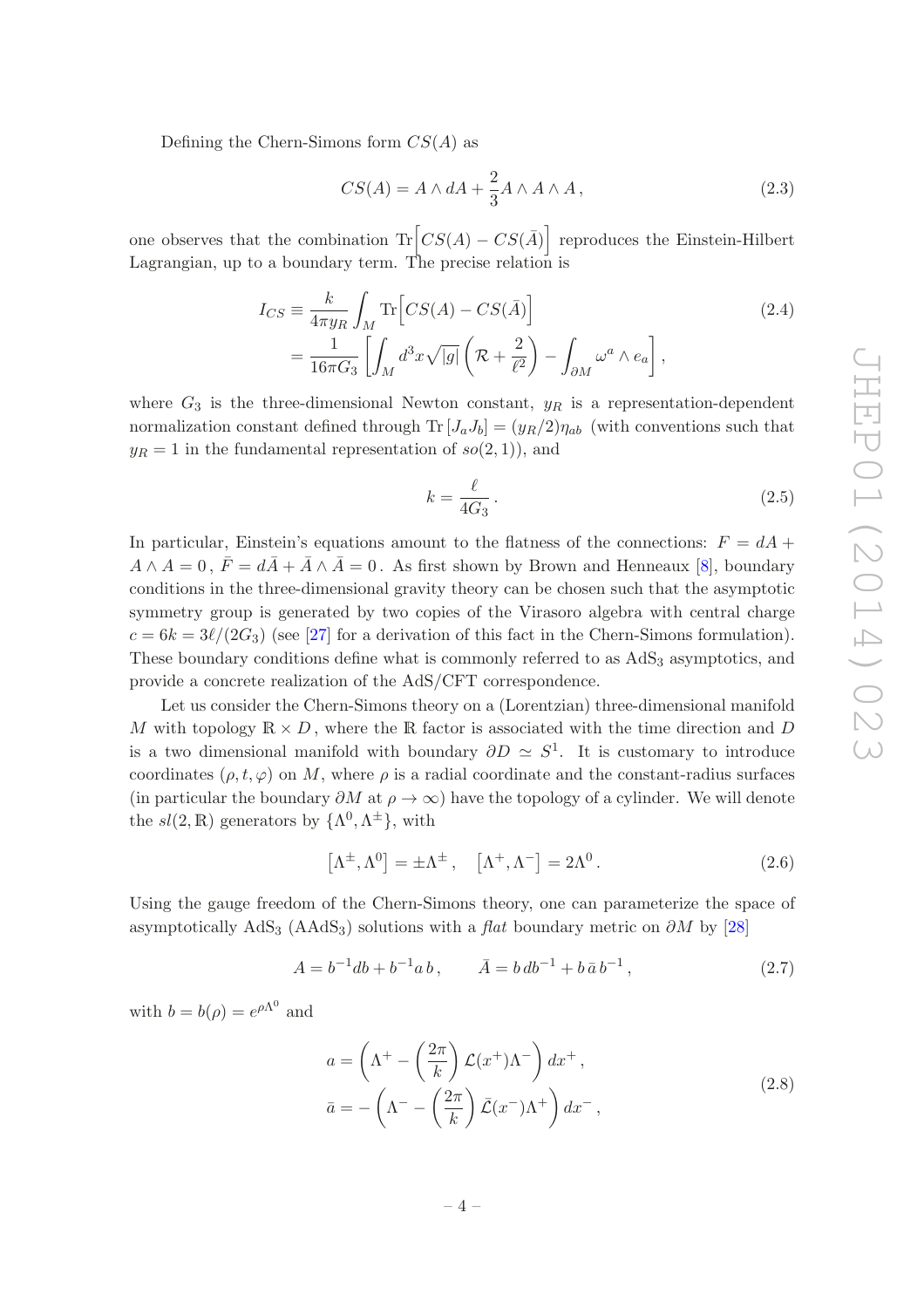where the light-cone coordinates  $x^{\pm}$  are given by  $x^{\pm} = t/\ell \pm \varphi$ . In particular, the global AdS<sub>3</sub> solution corresponds to constant  $\mathcal{L}, \bar{\mathcal{L}}$  given by  $\mathcal{L}_{AdS_3} = \bar{\mathcal{L}}_{AdS_3} = -\frac{k}{8\pi}$  $\frac{\kappa}{8\pi}$ , and the BTZ black hole  $[29]$  with mass M and angular momentum J is obtained with

$$
\mathcal{L}_{BTZ} = \frac{1}{4\pi} \left( M\ell - J \right) = \frac{k}{2} \frac{\pi \ell^2}{\beta_-^2} \n\bar{\mathcal{L}}_{BTZ} = \frac{1}{4\pi} \left( M\ell + J \right) = \frac{k}{2} \frac{\pi \ell^2}{\beta_+^2},
$$
\n(2.9)

where  $\beta_{\pm} = 1/T_{\pm}$  are the inverse chiral temperatures. From the point of view of the dual  $CFT_2$ ,  $\mathcal L$  and  $\overline{\mathcal{L}}$  are seen to correspond to the stress tensor zero modes (see [\[30](#page-28-7)] for an excellent review of the  $AdS_3/CFT_2$  correspondence).

#### <span id="page-6-0"></span>3 Higer spin theories in  $AdS_3$

Having interpreted AdS<sub>3</sub> Einstein gravity as an  $SL(2, \mathbb{R}) \times SL(2, \mathbb{R})$  Chern-Simons theory, it is natural to generalize the construction by promoting the gauge group to  $SL(N, \mathbb{R})$  ×  $SL(N, \mathbb{R})$ . When  $N \geq 3$ , this theory describes the non-linear interactions of gravity coupled to a finite tower of fields of spin  $s \leq N$  [\[7](#page-27-4)]. The asymptotic symmetry analysis for these cases was performed in  $[9, 10]$  $[9, 10]$  $[9, 10]$  (see also  $[31, 32]$  $[31, 32]$  for early work). Requiring that the asymptotic symmetries still include the Virasoro algebras already present in the pure gravity case  $(N = 2)$ , it was found that suitable boundary conditions for the higher spin connections are

<span id="page-6-1"></span>
$$
A_{-} = 0, \qquad A_{\rho} = b^{-1}(\rho)\partial_{\rho}b(\rho), \qquad A - A_{AdS_3} \xrightarrow[\rho \to \infty]{} \mathcal{O}(1), \tag{3.1}
$$

where  $A_{AdS_3}$  corresponds to the global  $AdS_3$  solution and  $b(\rho) = e^{\rho \Lambda^0}$  as before. With this choice the asymptotic symmetries are given by the so-called  $\mathcal{W}_N$  algebras [\[12\]](#page-27-8), which correspond to non-linear extensions of the Virasoro algebra. The form of the above boundary conditions uses ideas from the so-called Drinfeld-Sokolov reduction [\[33](#page-28-10)]: roughly speaking, starting with an affine current algebra based on a simple Lie group one imposes constraints that reduce the phase space, resulting in the corresponding symmetry algebra (see [\[34\]](#page-28-11) for details). From this perspective, the Brown-Henneaux boundary conditions that define AdS<sup>3</sup> asymptotics in standard three-dimensional gravity correspond to the reduction of a  $sl(2,\mathbb{R})\oplus sl(2,\mathbb{R})$  current algebra that leaves behind left- and right-moving Virasoro algebras. For general N, the boundary condition  $(A - A_{AdS_3}) \longrightarrow O(1)$  implements first order constraints (which generate gauge transformations) with respect to the current algebra: these allow to retain the Virasoro symmetries and enhance them to the non-linear  $W_N$  algebra on the reduced phase space [\[9,](#page-27-6) [10](#page-27-18)].

The precise matter content of the gravitational theory, and hence the spectrum and symmetries of the dual CFT, depends on how the  $SL(2,\mathbb{R})$  subgroup associated to the gravity sector is embedded into  $SL(N, \mathbb{R})$  (see e.g. [\[35,](#page-28-12) [36\]](#page-28-13), and [\[37](#page-28-14)] for a review); different embeddings are characterized by how the fundamental representation of  $sl(N,\mathbb{R})$  decomposes into  $sl(2,\mathbb{R})$  representations. These branching rules are classified by the different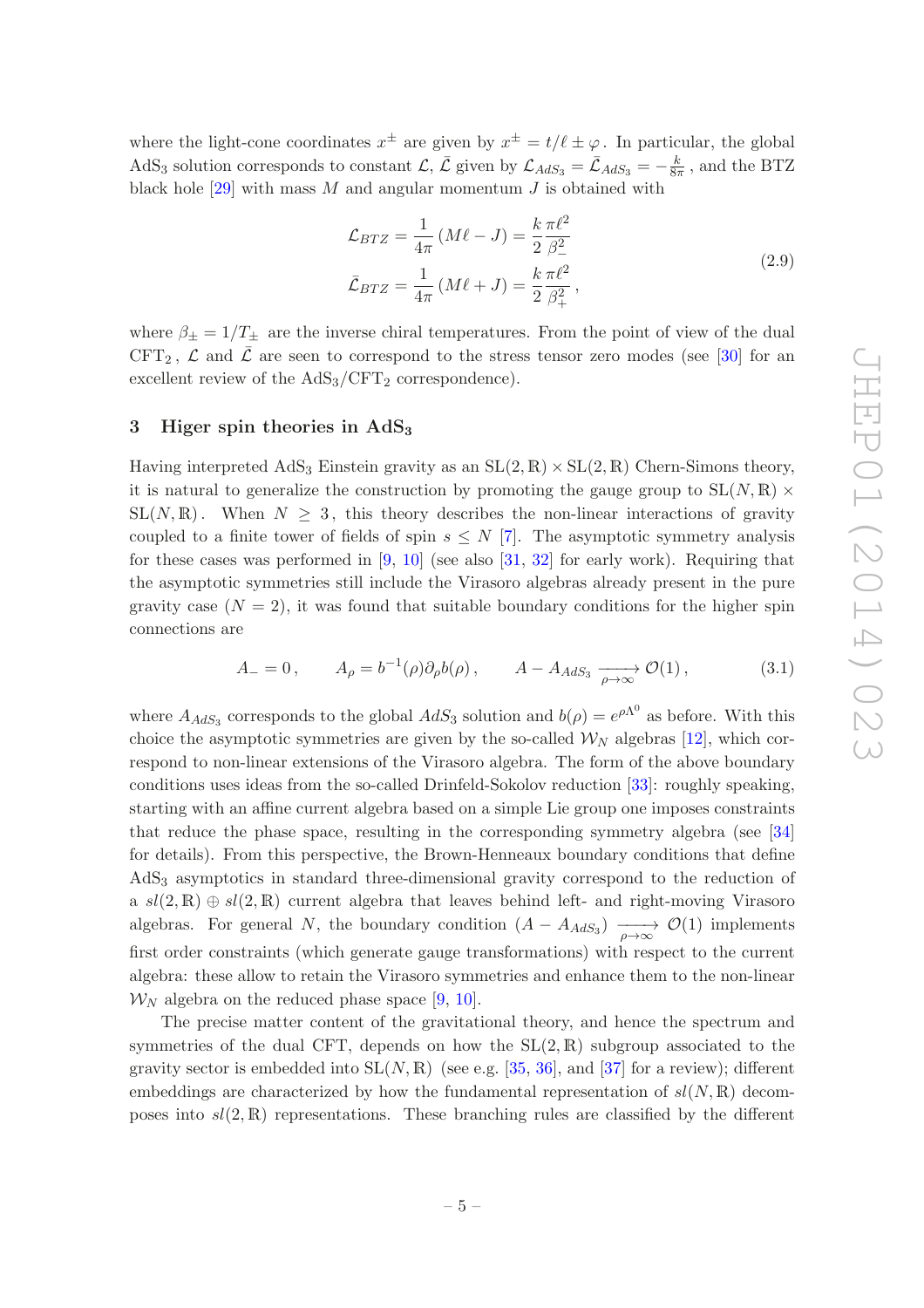(integer) partitions of  $N$  [\[38](#page-28-15)]. For example, let us consider the fundamental representation 3<sub>3</sub> of  $sl(3, \mathbb{R})$ . Denoting the  $(2j+1)$ -dimensional representation of  $sl(2, \mathbb{R})$  by  $(2j+1)_2$ , we have three equivalence classes of embeddings characterized by the decompositions  $3_3 \simeq 3_2$ ,  $3_3 \simeq 2_2 \oplus 1_2$ ,  $3_3 \simeq 3 \cdot 1_2$  corresponding to partitions  $\{0+3\}$ ,  $\{1+2\}$  and  $\{1+1+1\}$ , respectively. The embedding characterized by  $3_3 \simeq 3_2$  is dubbed "principal embedding"; in general, principal embeddings are characterized by the fact that the fundamental representation becomes an irreducible representation of the embedded algebra. The branching rule  $3_3 \simeq 3 \cdot 1_2$  is an example of "trivial embedding", where only singlets appear in the decomposition of the fundamental representation. The second non-trivial embedding obtained from  $3_3 \simeq 2_2 \oplus 1_2$  is called "diagonal embedding", because the embedded  $sl(2,\mathbb{R})$ has a block-diagonal form in  $sl(3,\mathbb{R})$ .

Given the branching of the fundamental representation one can deduce the branching of the  $(N^2-1)$ -dimensional adjoint representation (see e.g. [\[35,](#page-28-12) [39\]](#page-28-16)). This determines the decomposition of the algebra itself and hence the spectrum. For example, in the principal embedding one finds  $\text{adj}_N = 3_2 \oplus 5_2 \oplus \ldots \oplus (2N-1)_2$ . In other words, in the principal embedding the  $sl(N, \mathbb{R})$  algebra decomposes into  $N-1$  representations with spins ranging from 1 to  $N-1$ . From the point of view of the bulk theory, these correspond to bulk fields of spin 2 (the metric) and a tower of higher spin fields with spins  $3, \ldots, N$ . A general feature is that the conformal weight of the operators furnishing the representation in the boundary theory is obtained by adding one to the  $sl(2,\mathbb{R})$  spin (see e.g. [\[16](#page-27-17)]). Then, in addition to the stress tensor (quasi-primary of weight two), in the principal embedding one finds conformal primaries of weight  $3, 4, \ldots, N$ . Similarly, in the diagonal embedding one has  $\text{adj}_N = 3_2 \oplus 2(N-2) \cdot 2_2 \oplus (N-2)^2 \cdot 1_2$ . Therefore, besides the stress tensor, the spectrum in the diagonal embedding includes currents of weight 1 and 3/2 . Whenever charged fields are present, there is always a consistent truncation where they are taken to be equal to zero. When applied to the diagonal embedding, the spin 3/2 fields are put equal to zero while the weight one currents are truncated to the diagonal subset: from the bulk point of view, the theory in the diagonal embedding contains a truncation to AdS<sub>3</sub> gravity coupled to U(1)<sup>2(N-2)</sup> gauge fields. As discussed in [\[17](#page-27-19)], this feature makes it particularly simple to construct black hole solutions in the diagonal embedding, inasmuch as they reduce to BTZ black holes charged under Abelian holonomies.

In particular, in the  $SL(3, \mathbb{R}) \times SL(3, \mathbb{R})$  case the bulk theory in the principal embedding contains gravity non-linearly coupled to a spin-3 field. As shown in  $[9, 10]$  $[9, 10]$ , the corresponding asymptotic symmetry algebra then consists of two copies of the Zamolodchikov  $\mathcal{W}_3$ algebra [\[12\]](#page-27-8), with the central charge taking the same value as in the standard Brown-Henneaux calculation for asymptotically AdS<sub>3</sub> spacetimes [\[8](#page-27-5)], i.e.  $c = 6k = 3\ell/(2G_3)$ . According to the general discussion above, in addition to the stress tensor this algebra includes primary operators of dimensions  $(3,0)$  and  $(0,3)$ . We have also learned that for  $N = 3$  there is only one other non-trivial inequivalent embedding, namely the diagonal embedding. The solutions in this case asymptote to an  $AdS<sub>3</sub>$  vacuum with different radius, and the corresponding asymptotic symmetry algebra is identified with the so-called  $\mathcal{W}_3^{(2)}$  $3^{(2)}$  or Polyakov-Bershadsky algebra [\[9](#page-27-6), [10,](#page-27-18) [19\]](#page-27-11). In agreement with the general discussion above, apart from the stress tensor, this algebra contains weight-3/2 primary operators, as well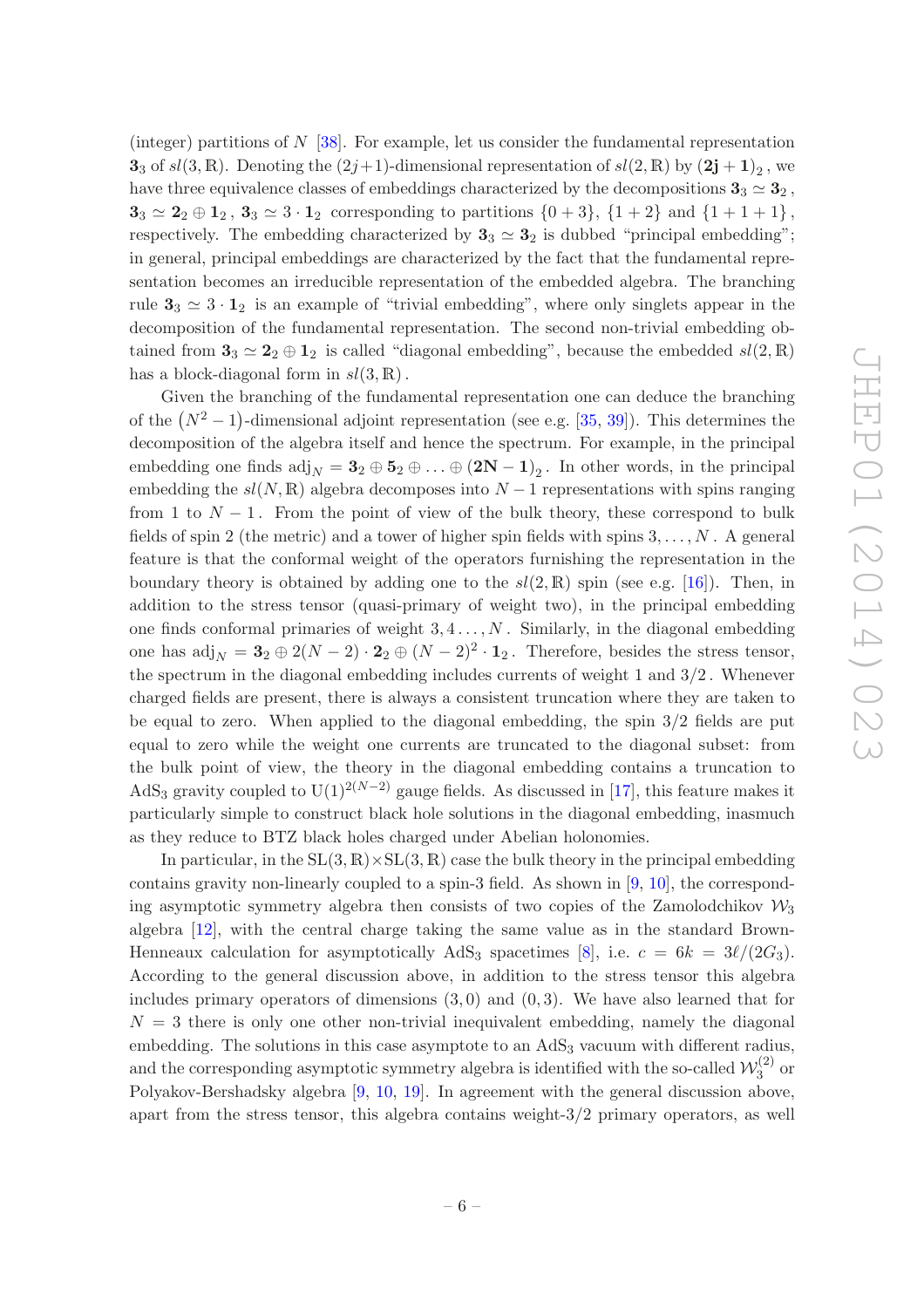as a weight one current. The central charge in the  $\mathcal{W}_3^{(2)}$  $3^{(2)}$  case is given by  $\hat{c} = c/4 = 3k/2$ .

We will write the coefficient of the Chern-Simons action in general as  $k_{cs}/(4\pi)$ ; matching with the normalization of the Einstein-Hilbert action then requires

<span id="page-8-3"></span>
$$
k_{cs} = \frac{k}{2 \text{Tr} \left[ \Lambda^0 \Lambda^0 \right]} \tag{3.2}
$$

where k is the level of the  $SL(2)$  Chern-Simons theory that is contained in the  $SL(N)$ Chern-Simons theory through the choice of  $SL(2, \mathbb{R})$  embedding, and so that, in terms of the level  $k_{cs}$  of the  $SL(N)$  theory, the central charge in the dual CFT is given by

$$
c = 12k_{cs} \text{Tr} \left[ \Lambda^0 \Lambda^0 \right]. \tag{3.3}
$$

Traces in the above equations are traces in the fundamental representation. We also notice that for fixed  $k_{cs}$  the central charge changes for different embeddings. By the same token, in the general case the metric is constructed from the dreibein as [\[19](#page-27-11), [40\]](#page-28-17)

$$
g_{\mu\nu} = \frac{1}{\text{Tr}\left[\Lambda^0 \Lambda^0\right]} \text{Tr}\left[e_\mu e_\nu\right].\tag{3.4}
$$

#### <span id="page-8-0"></span>3.1 Turning on sources: black hole solutions

Since black holes are dual to states in thermodynamic equilibrium, black holes solutions carrying higher spin charges must also include chemical potentials which are the thermodynamic conjugate of the higher spin charges. In the holographic context, these chemical potentials source higher spin operators that deform the dual CFT. We will begin our discussion of black hole solutions in Lorentzian signature and carefully continue to the Euclidean formulation in the next section. In Lorentzian signature we choose to include the chemical potential conjugate to the stress tensor explicitly in the connections. In the Euclidean case one can instead include the source for the stress tensor as the modular parameter of the boundary torus, and we will discuss the technical differences in both approaches.

The radial dependence of the black hole connections can be gauge-fixed to be of the form [\(2.7\)](#page-5-0), so we focus on the  $\rho$ -independent connections a,  $\bar{a}$ . The general structure of the black hole solutions consistent with our discussion of boundary conditions is then

$$
a = \left(\Lambda^+ + Q\right)dx^+ + \left(M + \dots\right)dx^-
$$
\n(3.5)

$$
\bar{a} = \left(-\Lambda^{-} + \bar{Q}\right)dx^{-} + \left(\bar{M} + \ldots\right)dx^{+}.
$$
\n(3.6)

We adopt the convention that the highest (lowest) weights in  $a_+$  ( $\bar{a}_-$ ) are linear in the charges (i.e. the EVs), and the lowest (highest) weights in  $a_{-}(\bar{a}_{+})$  are linear in the chemical potentials (i.e. the sources). In other words, the components of the matrices  $Q$  and  $\overline{Q}$  are linear in the charges and satisfy

<span id="page-8-2"></span><span id="page-8-1"></span>
$$
\left[\Lambda^{-}, Q\right] = \left[\Lambda^{+}, \bar{Q}\right] = 0, \qquad (3.7)
$$

while the matrices  $M, \overline{M}$  are linear in the chemical potentials and satisfy

$$
\left[\Lambda^{+}, M\right] = \left[\Lambda^{-}, \bar{M}\right] = 0. \tag{3.8}
$$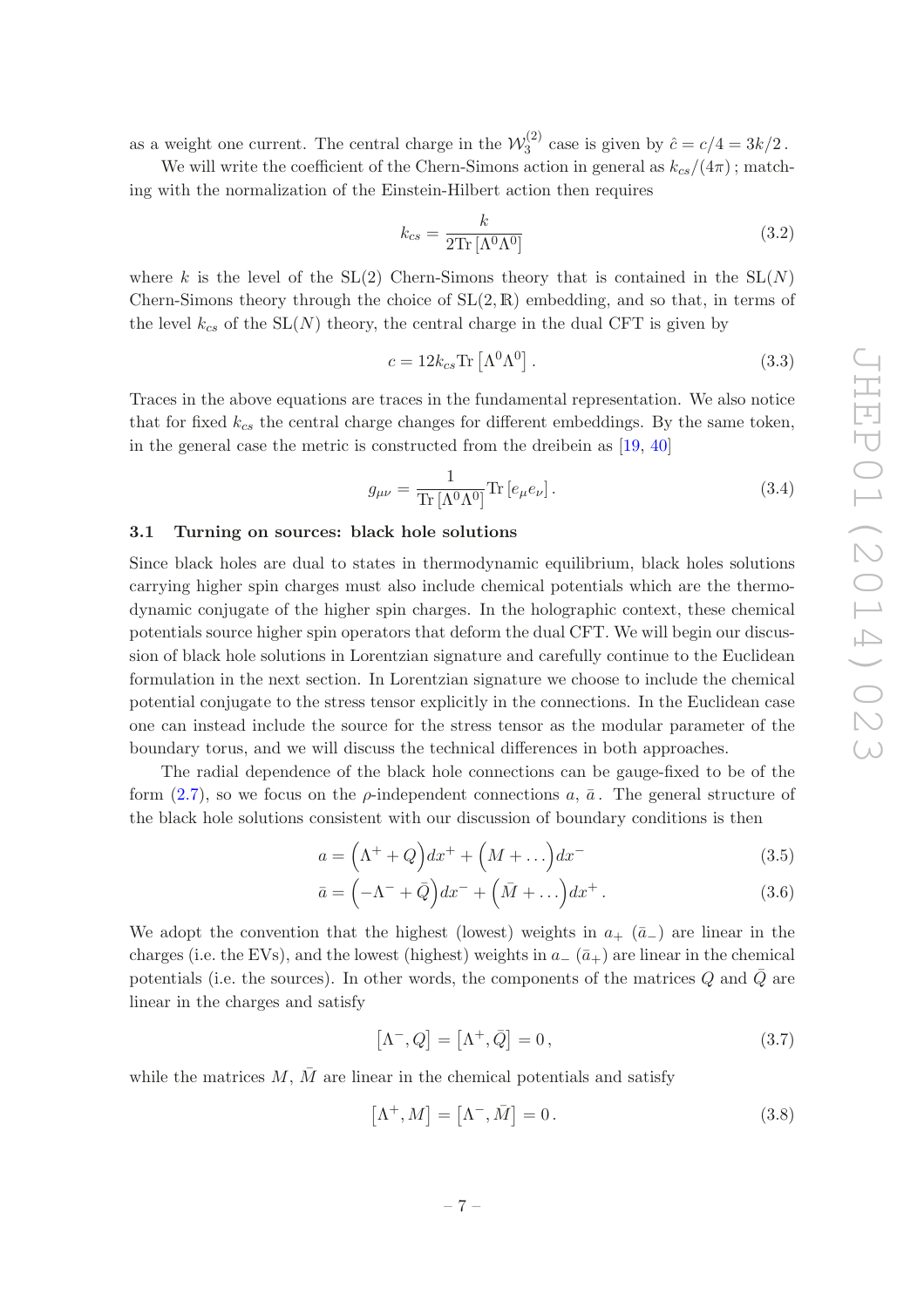The dots in  $(3.5)-(3.6)$  $(3.5)-(3.6)$  represent terms that are fixed by the equations of motion (e.g.  $[a_+, a_-] = [\bar{a}_+, \bar{a}_-] = 0$  for constant connections), and are in general non-linear in the charges. As part of our definition of charges and chemical potentials, in the principal embedding we demand

<span id="page-9-0"></span>
$$
\operatorname{Tr}\left[\left(a_{+}-\Lambda^{+}\right)a_{-}\right]=\operatorname{Tr}\left[Q\,a_{-}\right]=\sum_{j=2}^{N}\mu_{j}Q_{j}\tag{3.9}
$$

<span id="page-9-1"></span>
$$
\operatorname{Tr}\left[\left(\bar{a}_{-}+\Lambda^{-}\right)\bar{a}_{+}\right]=\operatorname{Tr}\left[\bar{Q}\,\bar{a}_{+}\right]=\sum_{j=2}^{N}\bar{\mu}_{j}\bar{Q}_{j},\tag{3.10}
$$

where  $Q_i$  is the charge associated with the operator of conformal weight j. In the principal embedding, the matrix  $Q(\bar{Q})$  introduced above can be easily written down as a sum over the highest (lowest) weight generator in each multiplet of spin  $s = j - 1 = 1, 2, \ldots N - 1$ (see e.g. [\[37](#page-28-14), [40\]](#page-28-17)). As indicated above, the chemical potential  $\mu_2$  conjugate to the stress tensor is included explicitly as a lowest weight in the connection.

The extension of  $(3.9)$ – $(3.10)$  to other embeddings is straightforward: for example, in the truncation of the diagonal embedding to gravity plus Abelian gauge fields we would instead require

<span id="page-9-2"></span>Tr 
$$
[Q a_{-}] = \mu_2 Q_2 + \sum_{i=1}^{N-2} \mu_1^{(i)} Q_1^{(i)}
$$
 (3.11)

<span id="page-9-3"></span>Tr 
$$
[\bar{Q}\bar{a}_{+}] = \bar{\mu}_{2}\bar{Q}_{2} + \sum_{i=1}^{N-2} \bar{\mu}_{1}^{(i)}\bar{Q}_{1}^{(i)},
$$
 (3.12)

where  $Q_1^{(i)}$  $_1^{\left( i \right)},\, \bar{Q}_1^{\left( i \right)}$  $_1^{(i)}$  are the U(1) charges associated with the weight-one currents. Besides the usual freedom of simultaneously rescaling  $\mu_j \to \lambda \mu_j$  and  $Q_j \to Q_j/\lambda$ , the conditions [\(3.9\)](#page-9-0)–  $(3.10)$  (or  $(3.11)$ – $(3.12)$ ) still leave some ambiguity in the definition of the chemical potentials. We will return to this issue in section [4.2,](#page-15-0) where we discuss the entropy of black hole solutions.

As a concrete example, let us write down the *constant* Lorentzian solution for the  $N = 3$  theory in the principal embedding. Using the same conventions for the  $sl(3, \mathbb{R})$ generators as in [\[15](#page-27-9)], we easily find that the constant connection that obeys our definitions is given by

$$
a = \begin{pmatrix} 0 & \frac{Q_2}{2} & Q_3 \\ 1 & 0 & \frac{Q_2}{2} \\ 0 & 1 & 0 \end{pmatrix} dx^{+} + \begin{pmatrix} -\frac{\mu_3 Q_2}{6} & \frac{\mu_2 Q_2}{2} + \mu_3 Q_3 & \mu_2 Q_3 + \frac{\mu_3 Q_2^2}{4} \\ \mu_2 & \frac{\mu_3 Q_2}{3} & \frac{\mu_2 Q_2}{2} + \mu_3 Q_3 \\ \mu_3 & \mu_2 & -\frac{\mu_3 Q_2}{6} \end{pmatrix} dx^{-}
$$
(3.13)

with a similar expression for the  $\bar{a}$  connection. The fact that some of the components of  $a_+$ are fixed to be equal to 1 is a manifestation of the constraints that reduce the phase space leaving behind the  $W_N$  algebras, which include the Virasoro symmetries. Consequently, we refer to  $(3.5)$ – $(3.6)$  as the Drinfeld-Sokolov form of the connections. As we have emphasized, in Lorentzian signature the range of the coordinates is fixed and it is natural to include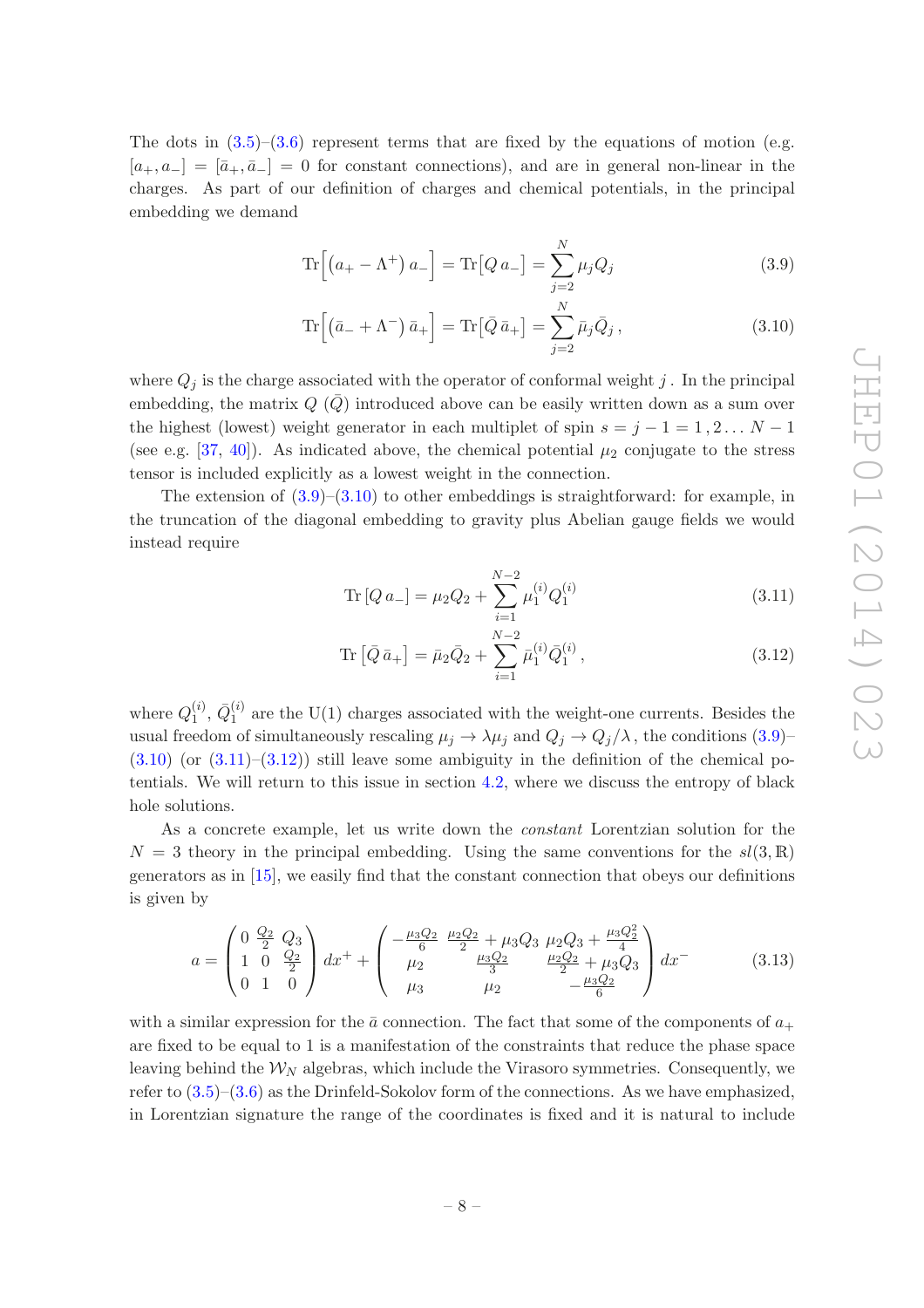the chemical potential  $\mu_2$  as a lowest weight in  $a_-\$ . Different choices are possible in the Euclidean setup, and we will specify how this affects the identification of chemical potentials and charges.

It is worth mentioning that proper black hole solutions must satisfy additional smoothness conditions that can be phrased in terms of the holonomy of the connections around the contractible cycle in the Euclidean formulation [\[15,](#page-27-9) [16](#page-27-17)]. These conditions relate the charges and chemical potentials in a way consistent with thermodynamic integrability, a point that will be crucial for the thermodynamic considerations in section [4.](#page-11-0)

#### <span id="page-10-0"></span>3.2 Lorentzian variational principle

As in our discussion of the BTZ solution in section [2,](#page-4-0) we consider the Lorentzian Chern-Simons theory on a three-dimensional manifold M with topology  $\mathbb{R} \times D$ , where the R factor is associated with the time direction and  $\partial D \simeq S^1$ . When defined on a manifold with boundary, the action

$$
I_{CS} = \frac{k_{cs}}{4\pi} \int_M \text{Tr}\left[CS(A) - CS(\bar{A})\right] \tag{3.14}
$$

must be supplemented with suitable boundary terms in order to obtain a well defined variational principle. The total action will then be of the form

<span id="page-10-4"></span><span id="page-10-3"></span><span id="page-10-2"></span>
$$
I = I_{CS} + I_{Bdy},\tag{3.15}
$$

where  $I_{Bdy}$  is the required boundary term. Given that the radial dependence of the solutions enters through a gauge transformation as in [\(2.7\)](#page-5-0), the explicit factors of  $b(\rho)$  drop out and we can phrase the discussion in terms of the  $\rho$ -independent connections a,  $\bar{a}$ . We first notice that the variation of  $I_{CS}$ , evaluated on-shell, yields

$$
\delta I_{CS}|_{os} = -\frac{k_{cs}}{4\pi} \int_{\partial M} \text{Tr}\left[a \wedge \delta a - \bar{a} \wedge \delta \bar{a}\right]
$$
\n(3.16)

$$
= -\frac{k_{cs}}{2\pi} \int_{\partial M} d^2 x \,\text{Tr}\Big[a_+ \delta a_- - a_- \delta a_+ - \bar{a}_+ \delta \bar{a}_- + \bar{a}_- \delta \bar{a}_+\Big],\tag{3.17}
$$

where we chose the orientation as  $d^2x \equiv (1/2)dx^- \wedge dx^+ = dt d\varphi$ . We propose that the following boundary term

$$
I_{Bdy} = -\frac{k_{cs}}{2\pi} \int_{\partial M} d^2 x \,\text{Tr}\left[ \left( a_+ - 2\Lambda^+ \right) a_- \right] - \frac{k_{cs}}{2\pi} \int_{\partial M} d^2 x \,\text{Tr}\left[ \left( \bar{a}_- + 2\Lambda^- \right) \bar{a}_+ \right] \tag{3.18}
$$

is appropriate to the Drinfeld-Sokolov form of the connection.[2](#page-10-1) The on-shell variation of the full action  $I$  is then of the form

$$
\delta \left( I_{CS} + I_{Bdy} \right) \Big|_{os} = -\frac{k_{cs}}{2\pi} \int_{\partial M} d^2 x \,\mathrm{Tr} \Big[ 2 \left( a_+ - \Lambda^+ \right) \delta a_- + 2 \left( \bar{a}_- + \Lambda^- \right) \delta \bar{a}_+ \Big]. \tag{3.19}
$$

<span id="page-10-1"></span><sup>&</sup>lt;sup>2</sup>In terms of the full connections  $A$ ,  $\overline{A}$ , the appropriate boundary term is of the form  $\int d^2x \, \text{Tr} \left[ \left( A_+ - 2b^{-1}(\rho) \Lambda^+ b(\rho) \right) A_- \right]$  and similarly for the barred connection.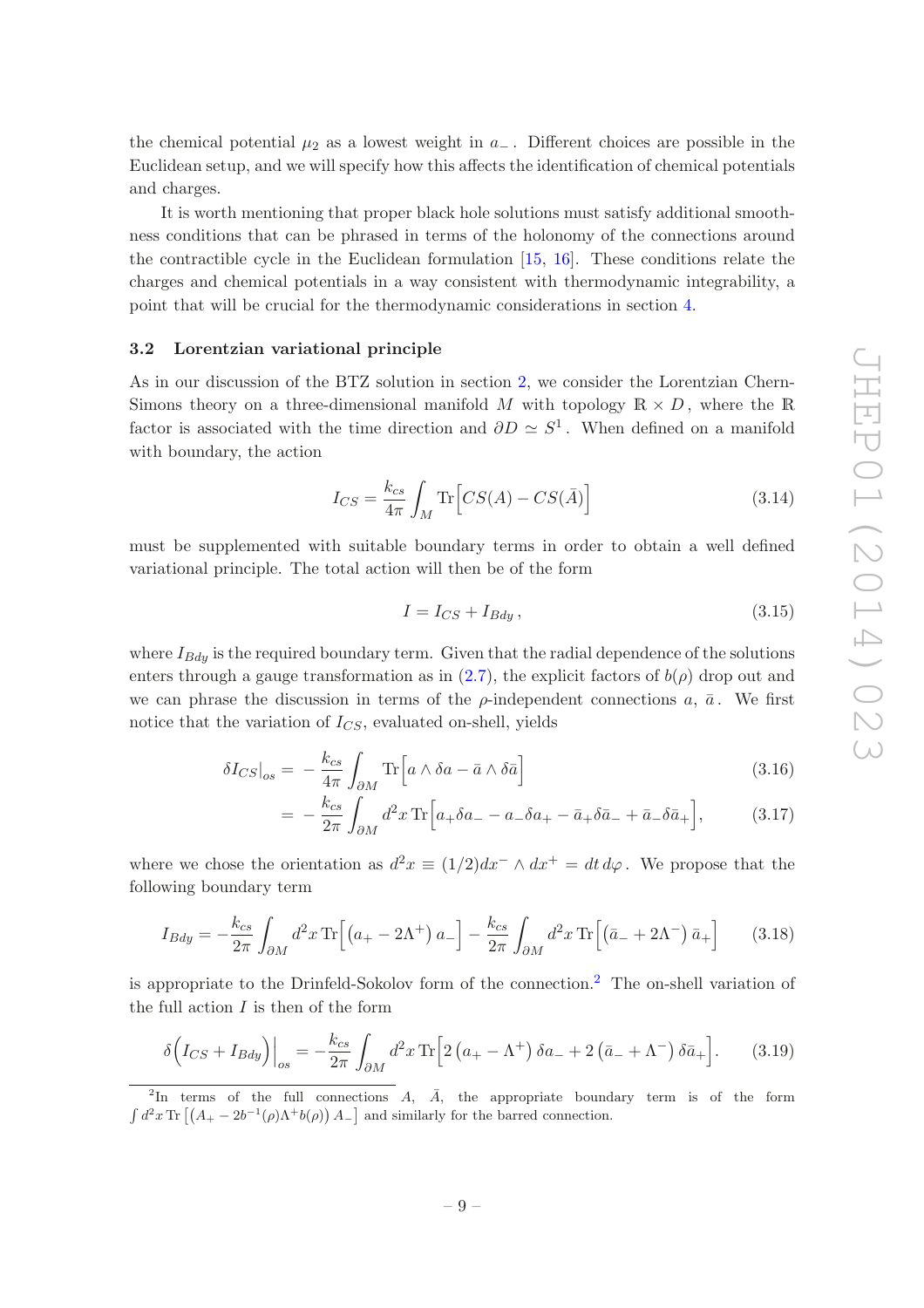Plugging in the solutions  $(3.5)$ – $(3.6)$  in Drinfeld-Sokolov form and using  $(3.9)$ – $(3.10)$ , in the principal embedding we obtain

$$
\delta \left( I_{CS} + I_{Bdy} \right) \Big|_{os} = -\frac{k_{cs}}{\pi} \int_{\partial M} d^2 x \operatorname{Tr} \Big[ Q \delta a_- + \bar{Q} \delta \bar{a}_+ \Big] \tag{3.20}
$$

$$
= -\frac{k_{cs}}{\pi} \int_{\partial M} d^2 x \sum_{j=2}^N \Big( Q_j \delta \mu_j + \bar{Q}_j \delta \bar{\mu}_j \Big). \tag{3.21}
$$

Taking into account the different spectrum (c.f.  $(3.11)$ – $(3.12)$ ) for example), similar expressions are obtained in non-principal embeddings. We conclude that the action principle [\(3.15\)](#page-10-2) with the boundary term given by [\(3.18\)](#page-10-3) is indeed appropriate to the Dirichlet problem (fixed sources). It is worth emphasizing that this result holds even for solutions consisting of non-constant connections, because equations  $(3.5)$ – $(3.10)$  defining the lowest/highest weight structure of the solutions continue to hold in this case.

To conclude this section, we emphasize that different choices of a "Drinfeld-Sokolov pair" are possible, corresponding to different boundary conditions. One may, for example, incorporate the charges in the component of the connection along the spatial circle and the corresponding potentials in the time component, as done recently in [\[20\]](#page-27-12). While all these different choices are well-defined from the point of view of the bulk Chern-Simons theory, they lead to different boundary theories, and in particular, as it will become clear from the discussion below, to different expressions for the free energy (partition function). Our goal here is to discuss the thermodynamics of the recently constructed higher spin black hole solutions which have been interpreted from the perspective of the theory defined by choosing  $A_+$  and  $A_-$  as the Drinfeld-Sokolov pair, which explains our particular choice of boundary terms. Given this choice, we will argue that the analytic continuation of the variational principle to Euclidean signature results in a free energy which yields, after a Legendre transformation, the "canonical entropy" computed in [\[21,](#page-27-13) [23\]](#page-28-0) for the  $N = 3$  case. Moreover, we will derive a general expression for this entropy which is written entirely in terms of the connection components and applies to any N and any choice of  $sl(2)$ embedding. It is worth pointing out that the main idea and technical steps followed in the construction apply straightforwardly to other choices of boundary conditions as well.

#### <span id="page-11-0"></span>4 Thermodynamics of higher spin black holes

In order to discuss the thermodynamics of the higher spin black holes, we will now study the structure of the solutions and the variational principle in Euclidean signature, where the bulk manifold has the topology of a solid torus. As we have emphasized, one could work with coordinates of fixed periodicity and explicitly introduce the chemical potential conjugate to the stress tensor as a lowest weight in the connection, as we did when discussing the Lorentzian solutions. In fact, in the fixed-periodicity formalism the partition function of the higher spin theory with arbitrary sources on the complex plane was computed long ago in [\[31](#page-28-8), [32](#page-28-9)], where the answer was given in terms of Wess-Zumino-Witten (WZW) theory. Instead, following the recent literature we incorporate the source for the stress tensor as the modular parameter  $\tau$  of the boundary torus. We refer to this choice as the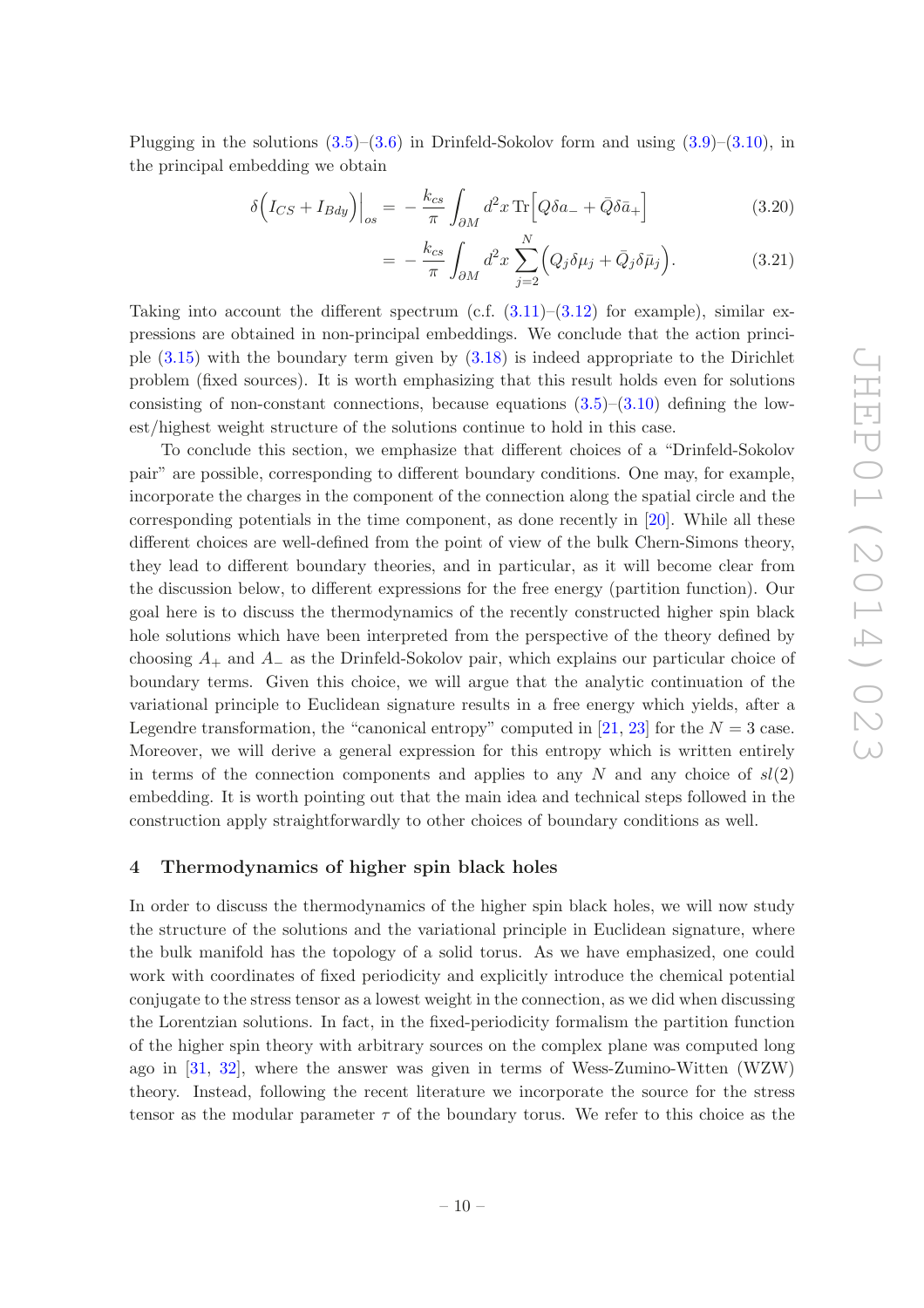$(\tau, \overline{\tau})$  formalism. We stress that there are subtle technical differences in both approaches, and it is then worth addressing the problem in detail.

#### <span id="page-12-0"></span>4.1 Analytic continuation: Euclidean variational principle and solutions

Let us start by defining the Euclidean section of the solutions. First, the Euclidean time direction is compactified and the topology of  $M$  becomes that of a solid torus. We then introduce complex coordinates  $(z, \bar{z})$  by analytically continuing the light-cone directions as  $x^+ \to z$ ,  $x^- \to -\overline{z}$ . The coordinate z is identified as

$$
z \simeq z + 2\pi \simeq z + 2\pi\tau \,,\tag{4.1}
$$

where  $\tau$  is the modular parameter of the boundary torus, with area  $Vol(\partial M) = 4\pi^2 Im(\tau)$ . For the BTZ solution, for example, the absence of a coordinate singularity at the horizon requires

$$
\tau = \frac{i\beta}{2\pi} \left( 1 + \Omega \right) , \quad \bar{\tau} = \frac{i\beta}{2\pi} \left( -1 + \Omega \right) \tag{4.2}
$$

where the black hole temperature is  $T = 1/\beta$  and  $\Omega$  is the angular velocity of the horizon  $(\Omega$  and the angular momentum J should be continued to purely imaginary values in order for the Euclidean section to be real). In the saddle-point approximation, valid for large temperatures and large central charges, the CFT partition function is obtained from the Euclidean on-shell action as

$$
\ln Z = -I_{os}^{(E)} = -\left(I_{CS}^{(E)} + I_{Bdy}^{(E)}\right)\Big|_{os} ,\qquad (4.3)
$$

where

<span id="page-12-1"></span>
$$
I_{CS}^{(E)} = \frac{ik_{cs}}{4\pi} \int_M \text{Tr}\left[ CS(A) - CS(\bar{A})\right].\tag{4.4}
$$

Following [\[15,](#page-27-9) [16\]](#page-27-17) we define smooth black hole solutions to be those for which the holonomy of the connection around the contractible cycle of the constant- $\rho$  torus is trivial, which is achieved if the holonomy belongs to the center of the gauge group [\[17](#page-27-19), [40\]](#page-28-17). In the absence of rotation  $\tau = -\bar{\tau} = i\beta/(2\pi)$  and the smoothness conditions boil down to the requirement that the holonomy around the Euclidean time circle is trivial. In the general case, the holonomies associated with the identification  $z \approx z + 2\pi\tau$  are

$$
\text{Hol}_{\tau,\bar{\tau}}(A) = b^{-1}e^{h}b, \qquad \text{Hol}_{\tau,\bar{\tau}}(\bar{A}) = b e^{\bar{h}}b^{-1}, \qquad (4.5)
$$

where the matrices h and  $\bar{h}$  are defined as

$$
h = 2\pi \left(\tau a_z + \bar{\tau} a_{\bar{z}}\right), \qquad \bar{h} = 2\pi \left(\tau \bar{a}_z + \bar{\tau} \bar{a}_{\bar{z}}\right). \tag{4.6}
$$

The trivial holonomy requirement is then a restriction on the eigenvalues of  $h$ ,  $\bar{h}$ . In general, the smoothness conditions will have multiple solutions, giving rise to different thermodynamic branches. For the  $N = 3$  black hole of [\[15](#page-27-9)] these possibilities were first studied in [\[41\]](#page-28-18). Here we focus in the so-called "BTZ branch", defined by the requirement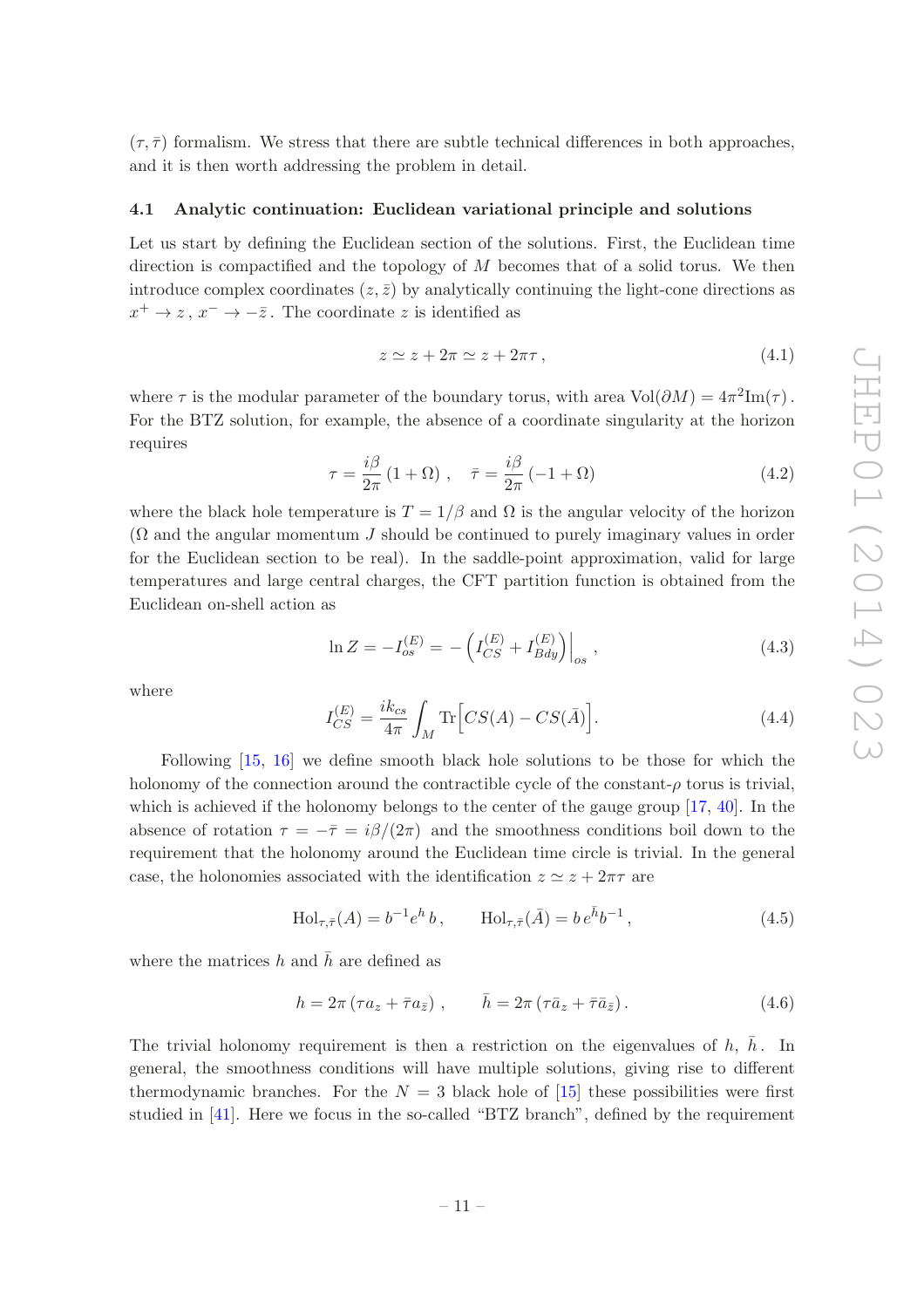that the we recover the BTZ solution when all the higher spin sources and charges are turned off. A convenient way to encode the smoothness conditions in the BTZ branch is

<span id="page-13-1"></span>
$$
\operatorname{spec}\Big(2\pi\left(\tau a_z + \bar{\tau} a_{\bar{z}}\right)\Big) = \operatorname{spec}\left(2\pi i \Lambda^0\right) \quad \Rightarrow \quad \tau a_z + \bar{\tau} a_{\bar{z}} = u^{-1}\left(i\Lambda^0\right)u \tag{4.7}
$$

for some matrix  $u$ . The other thermodynamic branches emerge because of the possibility of reshuffling the eigenvalues of h (and  $\bar{h}$ ) while keeping the holonomy trivial, or because solutions exist for which the holonomy is conjugate to a different element of the center of the gauge group. In this light, "phase transitions" occur for values of the charges where different eigenvalues cross (i.e. become degenerate).

Let us now examine the Euclidean variational principle. Extra care must be exercised when computing the variation of the Chern-Simons action in the  $(\bar{\tau}, \tau)$  formalism: since the modular parameter of the torus is varying, we must write down  $(3.16)$  in coordinates with fixed periodicity before rewriting the result in terms of  $(z, \bar{z})$ . To this end, it is useful to consider the following change of coordinates [\[30](#page-28-7)]:

$$
z = \frac{1 - i\tau}{2}w + \frac{1 + i\tau}{2}\bar{w}
$$
\n
$$
\tag{4.8}
$$

so that the identifications now become

$$
w \simeq w + 2\pi \simeq w + 2\pi i. \tag{4.9}
$$

Notice that the modular parameter now appears explicitly in the boundary metric:

$$
ds_{(0)}^2 = dz d\bar{z} = \left| \left( \frac{1 - i\tau}{2} \right) dw + \left( \frac{1 + i\tau}{2} \right) d\bar{w} \right|^2.
$$
 (4.10)

Similarly, the components of the connection corresponding to the non-contractible and contractible cycles of the torus are given respectively by

$$
a_z + a_{\bar{z}} = a_w + a_{\bar{w}}, \qquad \tau a_z + \bar{\tau} a_{\bar{z}} = i \left( a_w - a_{\bar{w}} \right), \tag{4.11}
$$

and the volume elements are related by

<span id="page-13-0"></span>
$$
i \, dw \wedge d\bar{w} = \frac{2}{(\bar{\tau} - \tau)} dz \wedge d\bar{z} = i \frac{dz \wedge d\bar{z}}{\text{Im}(\tau)} = 2 \frac{d^2 z}{\text{Im}(\tau)},\tag{4.12}
$$

where  $d^2z$  is the standard measure on the Euclidean plane. Writing the on-shell variation of the Euclidean Chern-Simons action  $(4.4)$  in the  $(w,\bar{w})$  coordinates we find

$$
\delta I_{CS}^{(E)}\Big|_{os} = -\frac{i k_{cs}}{4\pi} \int_{\partial M} \text{Tr}\Big[a \wedge \delta a - \bar{a} \wedge \delta \bar{a}\Big]
$$
\n(4.13)

$$
= -\frac{ik_{cs}}{4\pi} \int_{\partial M} dw \wedge d\bar{w} \operatorname{Tr} \Big[ a_w \delta a_{\bar{w}} - a_{\bar{w}} \delta a_w - \bar{a}_w \delta \bar{a}_{\bar{w}} + \bar{a}_{\bar{w}} \delta \bar{a}_w \Big]. \tag{4.14}
$$

In order to pass back to the  $(z, \bar{z})$  coordinates we note that the variations involve  $\delta \tau$  and  $\delta\bar{\tau}$  terms, e.g.

$$
\delta a_w = \left(\frac{1 - i\tau}{2}\right) \delta a_z + \left(\frac{1 - i\bar{\tau}}{2}\right) \delta a_{\bar{z}} - \frac{i}{2} \left(\delta \tau a_z + \delta \bar{\tau} a_{\bar{z}}\right). \tag{4.15}
$$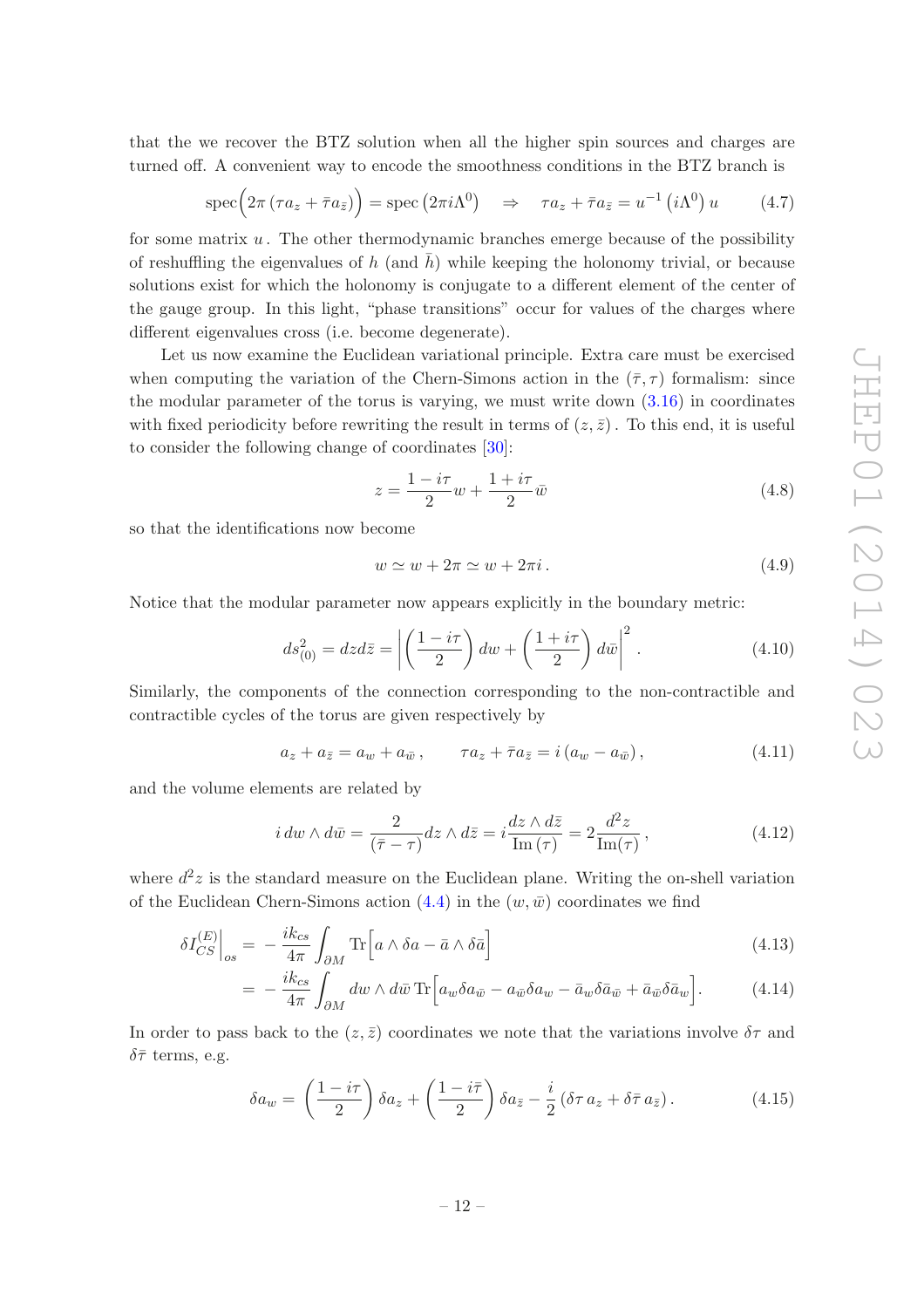Taking this and [\(4.12\)](#page-13-0) into account, the on-shell variation in the  $(z, \bar{z})$  parameterization is

$$
\delta I_{CS}^{(E)}\Big|_{os} = -i\pi k_{cs} \int_{\partial M} \frac{d^2 z}{4\pi^2 \text{Im}(\tau)} \text{Tr}\Big[ (\bar{\tau} - \tau) \left( a_z \delta a_{\bar{z}} - a_{\bar{z}} \delta a_z \right) + \left( a_z + a_{\bar{z}} \right) \left( \delta \tau a_z + \delta \bar{\tau} a_{\bar{z}} \right) \Big] + i\pi k_{cs} \int_{\partial M} \frac{d^2 z}{4\pi^2 \text{Im}(\tau)} \text{Tr}\Big[ (\bar{\tau} - \tau) \left( \bar{a}_z \delta \bar{a}_{\bar{z}} - \bar{a}_{\bar{z}} \delta \bar{a}_z \right) + \left( \bar{a}_z + \bar{a}_{\bar{z}} \right) \left( \delta \tau \bar{a}_z + \delta \bar{\tau} \bar{a}_{\bar{z}} \right) \Big].
$$
\n(4.16)

Next, consider the Euclidean continuation of the boundary term [\(3.18\)](#page-10-3),

<span id="page-14-7"></span>
$$
I_{Bdy}^{(E)} = -\frac{k_{cs}}{2\pi} \int_{\partial M} d^2 z \,\mathrm{Tr} \left[ \left( a_z - 2\Lambda^+ \right) a_{\bar{z}} \right] - \frac{k_{cs}}{2\pi} \int_{\partial M} d^2 z \,\mathrm{Tr} \left[ \left( \bar{a}_{\bar{z}} - 2\Lambda^- \right) \bar{a}_z \right],\tag{4.17}
$$

with variation<sup>[3](#page-14-0)</sup>

<span id="page-14-1"></span>
$$
\delta I_{Bdy}^{(E)} = -i \frac{k_{cs}}{4\pi} \int_{\partial M} \frac{d^2 z}{\text{Im}(\tau)} \delta \left( (\bar{\tau} - \tau) \text{Tr} \left[ \left( a_z - 2\Lambda^+ \right) a_{\bar{z}} \right] \right) - i \frac{k_{cs}}{4\pi} \int_{\partial M} \frac{d^2 z}{\text{Im}(\tau)} \delta \left( (\bar{\tau} - \tau) \text{Tr} \left[ \left( \bar{a}_{\bar{z}} - 2\Lambda^- \right) \bar{a}_z \right] \right).
$$
 (4.18)

Combining [\(4.16\)](#page-14-1) and [\(4.18\)](#page-14-2) we arrive at

$$
\delta I_{os}^{(E)} = -2\pi i k_{cs} \int_{\partial M} \frac{d^2 z}{4\pi^2 \text{Im}(\tau)} \text{Tr} \left[ \left( a_z - \Lambda^+ \right) \delta \left( \left( \bar{\tau} - \tau \right) a_{\bar{z}} \right) + \left( \frac{a_z^2}{2} + a_z a_{\bar{z}} - \frac{\bar{a}_z^2}{2} \right) \delta \tau \right. \\ \left. - \left( -\bar{a}_{\bar{z}} + \Lambda^- \right) \delta \left( \left( \bar{\tau} - \tau \right) \bar{a}_z \right) - \left( \frac{\bar{a}_z^2}{2} + \bar{a}_{\bar{z}} \bar{a}_z - \frac{a_{\bar{z}}^2}{2} \right) \delta \bar{\tau} \right]. \tag{4.19}
$$

We then see that the variational principle provides a way to identify the structure of the Euclidean solutions, and in particular the definition of the sources and EVs. Much like in the Lorentzian case, we write the connections in Drinfeld-Sokolov form

$$
a = \left(\Lambda^+ + Q\right)dz - \left(M + \dots\right)d\bar{z} \tag{4.20}
$$

$$
\bar{a} = \left(\Lambda^- - \bar{Q}\right) d\bar{z} + \left(\bar{M} + \ldots\right) dz \tag{4.21}
$$

<span id="page-14-6"></span><span id="page-14-5"></span><span id="page-14-4"></span><span id="page-14-3"></span><span id="page-14-2"></span> $\ddotsc$ 

with  $[\Lambda^-, Q] = [\Lambda^+, M] = 0$  (and similarly for the  $\overline{Q}, \overline{M}$ ) with two main differences: M and M will not contain  $\mu_2$ ,  $\bar{\mu}_2$  which are already explicitly present in the formulas as  $\bar{\tau}$ ,  $\tau$ , and the definition of the higher spin chemical potentials is now

$$
\operatorname{Tr}\left[\left(a_{z}-\Lambda^{+}\right)\left(\bar{\tau}-\tau\right)a_{\bar{z}}\right] = \operatorname{Tr}\left[Q\left(\bar{\tau}-\tau\right)a_{\bar{z}}\right] = \sum_{j=3}^{N} \mu_{j} Q_{j}
$$
\n(4.22)

$$
\operatorname{Tr}\left[\left(-\bar{a}_{\bar{z}} + \Lambda^{-}\right)\left(\bar{\tau} - \tau\right)\bar{a}_{z}\right] = \operatorname{Tr}\left[\bar{Q}\left(\bar{\tau} - \tau\right)\bar{a}_{z}\right] = \sum_{j=3}^{N} \bar{\mu}_{j} \bar{Q}_{j} . \tag{4.23}
$$

<span id="page-14-0"></span> $3$ Notice that we must keep fixed the invariant measure  $(4.12)$  in this variation.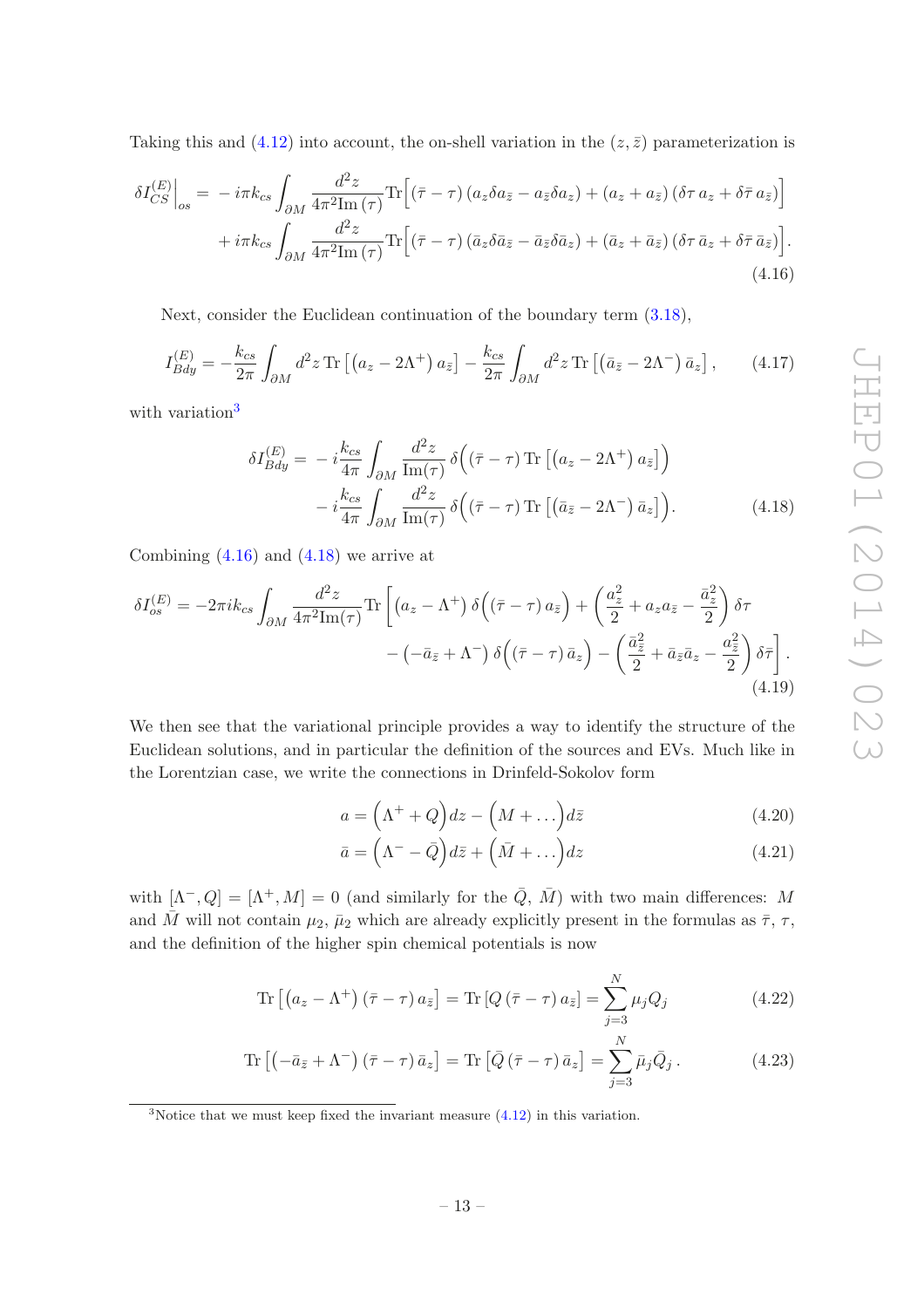For simplicity we have written  $(4.22)$ – $(4.23)$  as appropriate to the principal embedding. Following the Lorentzian signature discussion (e.g.  $(3.11)$ – $(3.12)$ ) the extension to other embeddings is straightforward.

In addition, we see that the variation [\(4.19\)](#page-14-5) allows us to identify the zero modes of the stress tensor as

<span id="page-15-4"></span>
$$
T = \text{Tr}\left[\frac{a_z^2}{2} + a_z a_{\bar{z}} - \frac{\bar{a}_z^2}{2}\right], \qquad \bar{T} = \text{Tr}\left[\frac{\bar{a}_{\bar{z}}^2}{2} + \bar{a}_{\bar{z}} \bar{a}_z - \frac{a_{\bar{z}}^2}{2}\right].\tag{4.24}
$$

We note the rather unusual feature that, due to the nonlinear character of the asymptotic symmetry algebra and the relaxation of the boundary conditions [\(3.1\)](#page-6-1) to allow for irrelevant deformations, the left-moving component of the stress tensor receives contributions from the right-moving connection, and vice versa.

Having identified the sources and EVs as indicated above, [\(4.19\)](#page-14-5) becomes

$$
\delta \ln Z = -\delta I_{os}^{(E)} = 2\pi i k_{cs} \int_{\partial M} \frac{d^2 z}{4\pi^2 \text{Im}(\tau)} \left( T\delta \tau - \bar{T} \delta \bar{\tau} + \sum_{j=3}^N \left( Q_j \delta \mu_j - \bar{Q}_j \delta \bar{\mu}_j \right) \right), \quad (4.25)
$$

as expected for the variation of the partition function in the principal embedding. As in the Lorentzian case, we stress that this result holds even for solutions with non-constant sources and charges, because the equations  $(4.20)$ – $(4.23)$  defining the lowest/highest weight structure of the solutions remain valid. In the special case of constant connections  $a, \bar{a}$ , using  $Vol(\partial M) = 4\pi^2 Im(\tau)$  we find that the above result (principal embedding) reduces to

<span id="page-15-3"></span>constant *a*, 
$$
\bar{a}
$$
:  $\delta \ln Z = 2\pi i k_{cs} \left( T \delta \tau - \bar{T} \delta \bar{\tau} + \sum_{j=3}^{N} \left( Q_j \delta \mu_j - \bar{Q}_j \delta \bar{\mu}_j \right) \right)$ . (4.26)

#### <span id="page-15-0"></span>4.2 Entropy and free energy

For solutions consisting of constant connections  $a, \bar{a}$ , we can explicitly evaluate the Eu-clidean action [\(4.4\)](#page-12-1) plus the boundary term [\(4.17\)](#page-14-7) on-shell,<sup>[4](#page-15-1)</sup> obtaining the free energy F as

<span id="page-15-2"></span>
$$
-\beta F = \ln Z = -2\pi i k_{cs} \text{Tr} \left[ \tau \left( \frac{a_z^2}{2} + a_z a_{\bar{z}} - \frac{\bar{a}_z^2}{2} \right) - \bar{\tau} \left( \frac{\bar{a}_z^2}{2} + \bar{a}_{\bar{z}} \bar{a}_z - \frac{a_z^2}{2} \right) \right. \\
\left. + (\bar{\tau} - \tau) \left( \Lambda^+ a_{\bar{z}} + \Lambda^- \bar{a}_z \right) \right].\n\tag{4.27}
$$

From [\(4.19\)](#page-14-5) we can immediately read-off the term that performs the Legendre transform from the free energy (a function of the sources) to the entropy (a function of the charges), namely

$$
S = \ln Z - 2\pi i k_{cs} \text{Tr} \left[ \left( \bar{\tau} - \tau \right) \left( a_z - \Lambda^+ \right) a_{\bar{z}} + \tau \left( \frac{a_z^2}{2} + a_z a_{\bar{z}} - \frac{\bar{a}_z^2}{2} \right) - \left( \bar{\tau} - \tau \right) \left( -\bar{a}_{\bar{z}} + \Lambda^- \right) \bar{a}_z - \bar{\tau} \left( \frac{\bar{a}_z^2}{2} + \bar{a}_{\bar{z}} \bar{a}_z - \frac{a_z^2}{2} \right) \right]. \tag{4.28}
$$

<span id="page-15-1"></span><sup>&</sup>lt;sup>4</sup>See [\[20](#page-27-12)] for subtleties associated with the on-shell evaluation of the bulk piece.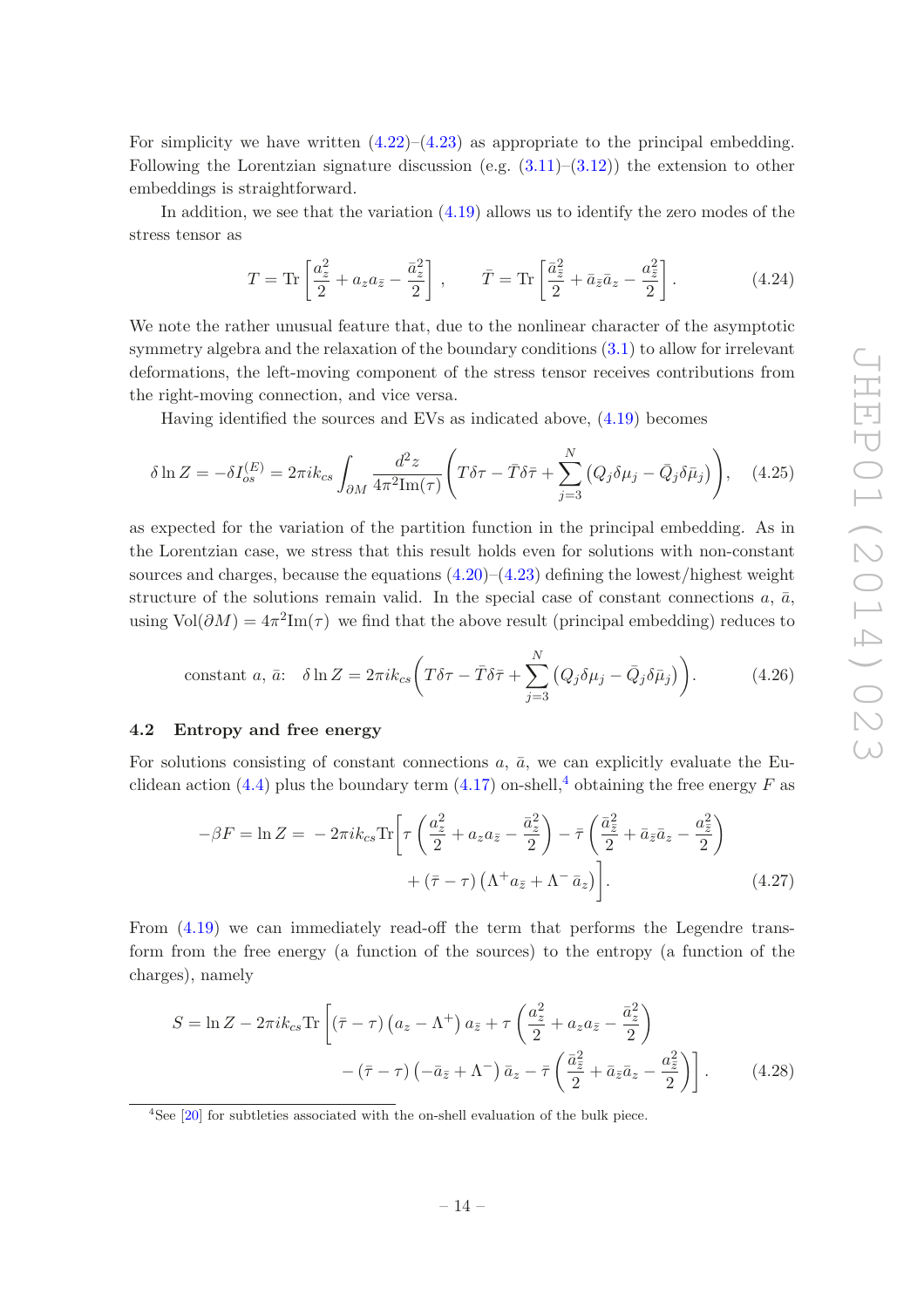Plugging [\(4.27\)](#page-15-2) into this equation we conclude that the higher spin black hole entropy in the  $(\bar{\tau}, \tau)$  formalism is given by

<span id="page-16-1"></span>
$$
S = -2\pi i k_{cs} \operatorname{Tr} \left[ \left( a_z + a_{\bar{z}} \right) \left( \tau a_z + \bar{\tau} a_{\bar{z}} \right) - \left( \bar{a}_z + \bar{a}_{\bar{z}} \right) \left( \tau \bar{a}_z + \bar{\tau} \bar{a}_{\bar{z}} \right) \right],\tag{4.29}
$$

with  $k_{cs}$  given by [\(3.2\)](#page-8-3). As a first check of our results, we will show that for smooth solutions (i.e. when the holonomy conditions are satisfied), the variation of the entropy has the correct form. To this end we first rewrite  $S$  as

<span id="page-16-3"></span>
$$
S = -2\pi i k_{cs} \text{Tr} \left[ XY - \bar{X}\bar{Y} \right],\tag{4.30}
$$

where  $X \equiv (a_z + a_{\bar{z}}), Y \equiv (\tau a_z + \bar{\tau} a_{\bar{z}})$  and similarly for the barred quantities. From [\(4.7\)](#page-13-1) we know that the smoothness condition in the BTZ branch implies that the component of the connection along the contractible cycle has the form

<span id="page-16-2"></span>
$$
2\pi Y = u^{-1} (2\pi i \Lambda^0) u. \tag{4.31}
$$

Hence, under a variation with infinitesimal parameter  $\epsilon$  we have

$$
\delta Y = [Y, \epsilon]. \tag{4.32}
$$

Using this fact together with  $[X, Y] = 0$  (from the equations of motion) it is immediate to prove that, for smooth constant connections,<sup>[5](#page-16-0)</sup>

<span id="page-16-4"></span>
$$
\operatorname{Tr}\left[Y\delta Y\right] = \operatorname{Tr}\left[X\delta Y\right] = 0.\tag{4.33}
$$

Using these relations we easily obtain

$$
\delta S = -2\pi i k_{cs} \text{Tr} \left[ \delta X Y - \delta \bar{X} \bar{Y} \right]
$$
  
=  $-2\pi i k_{cs} \text{Tr} \left[ \tau \delta \left( \frac{a_z^2}{2} + a_z a_{\bar{z}} - \frac{\bar{a}_z^2}{2} \right) - \bar{\tau} \delta \left( \frac{\bar{a}_z^2}{2} + \bar{a}_z \bar{a}_z - \frac{a_z^2}{2} \right) \right.$   

$$
+ (\bar{\tau} - \tau) a_{\bar{z}} \delta (a_z - \Lambda^+) - (\bar{\tau} - \tau) \bar{a}_z \delta (-\bar{a}_{\bar{z}} + \Lambda^-) \right]
$$
  
=  $-2\pi i k_{cs} \left[ \tau \delta T - \bar{\tau} \delta \bar{T} + \sum_{j=3}^N (\mu_j \delta Q_j - \bar{\mu}_j \delta \bar{Q}_j) \right]$ (4.34)

which is precisely the Legendre transform of  $(4.26)$ , as expected.

In order to give an explicit expression for the entropy and free energy in terms of the charges and chemical potentials, we now return to the problem of specifying sources and EVs in our solution. As we already mentioned in section [3.1,](#page-8-0) in general the conditions  $(3.9)$ – $(3.10)$  (Lorentzian signature) or  $(4.22)$ – $(4.23)$  (Euclidean signature) do not

<span id="page-16-0"></span><sup>&</sup>lt;sup>5</sup>We note that these relations follow more generally from any fixed holonomy condition. Demanding that the eigenvalues of the holonomy matrix coincide with those of the BTZ solution is only one such possibility.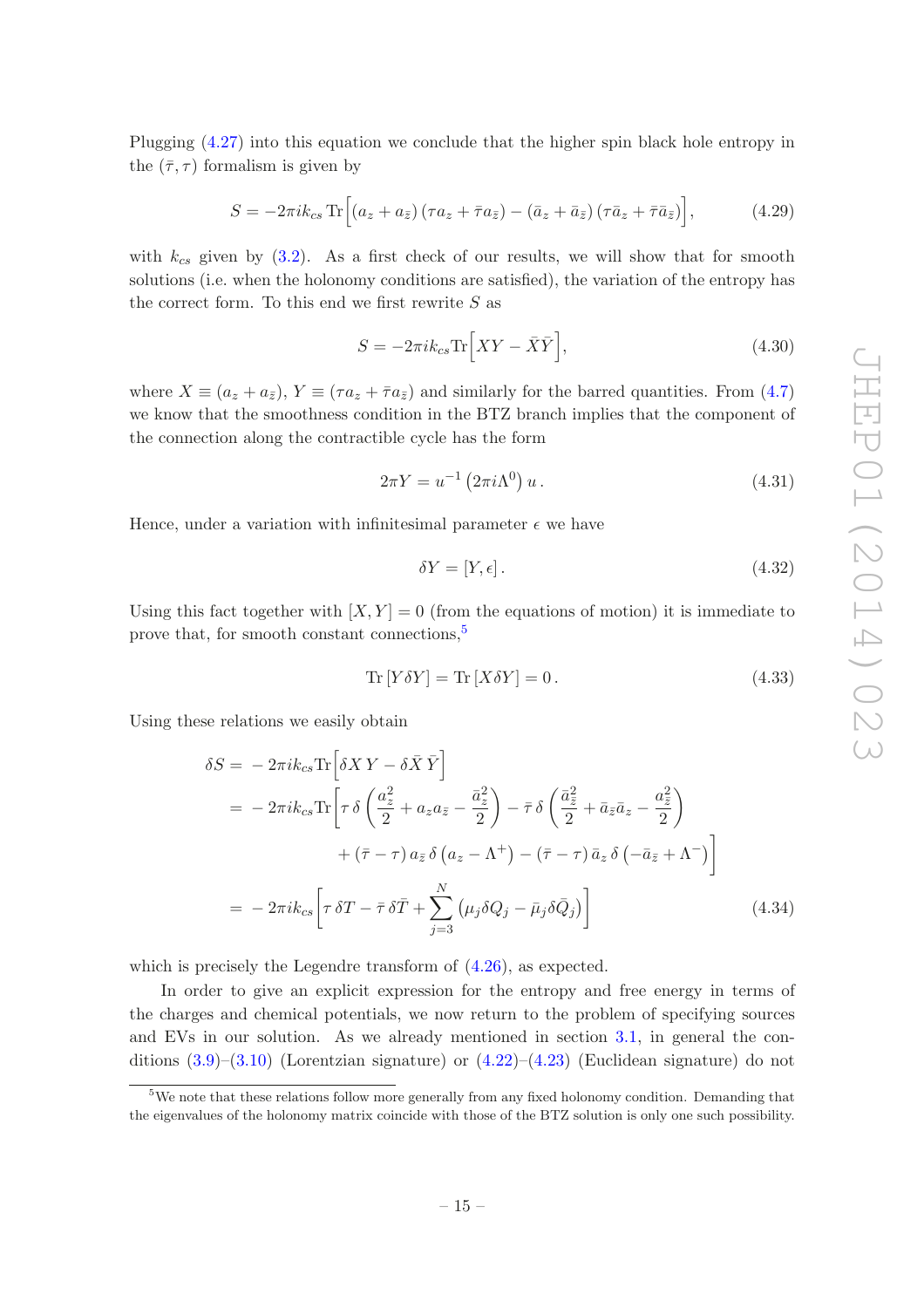completely fix the definition of the chemical potentials. For constant connections in the principal embedding, the remaining freedom can be used to require in addition<sup>[6](#page-17-0)</sup>

<span id="page-17-3"></span><span id="page-17-2"></span>
$$
\operatorname{Tr}\left[\Lambda^{+}\left(\bar{\tau}-\tau\right)a_{\bar{z}}\right] = \sum_{j=3}^{N}(j-1)\mu_{j}Q_{j}
$$
\n(4.35)

$$
\operatorname{Tr}\left[-\Lambda^{-}\left(\bar{\tau}-\tau\right)\bar{a}_{z}\right]=\sum_{j=3}^{N}(j-1)\bar{\mu}_{j}\bar{Q}_{j}.
$$
\n(4.36)

A similar expression applies to non-principal embeddings, with  $j$  replaced by the conformal weight of the corresponding operators, and the sum running over the fields present in the spectrum. As a concrete example, let us again consider the constant solution in the  $N = 3$ theory. According to our definitions one finds<sup>[7](#page-17-1)</sup>

$$
a_{z} = \begin{pmatrix} 0 & \frac{Q_{2}}{2} & Q_{3} \\ 1 & 0 & \frac{Q_{2}}{2} \\ 0 & 1 & 0 \end{pmatrix}, \qquad a_{\bar{z}} = \frac{\mu_{3}}{\bar{\tau} - \tau} \left( a_{z}^{2} - \frac{1}{3} \text{Tr} \left[ a_{z}^{2} \right] \right) = \frac{\mu_{3}}{\bar{\tau} - \tau} \begin{pmatrix} -\frac{Q_{2}}{6} & Q_{3} & \frac{Q_{2}^{2}}{4} \\ 0 & \frac{Q_{2}}{3} & Q_{3} \\ 1 & 0 & -\frac{Q_{2}}{6} \end{pmatrix},
$$
\n
$$
(4.37)
$$

where 1 denotes the identity matrix. Similar expressions hold for the barred connection. We stress that according to  $(4.24)$  the energy is not just  $Q_2$ , but rather

$$
T = Q_2 + 3\left(\frac{\mu_3 Q_3}{\bar{\tau} - \tau}\right) - \frac{1}{3}\left(\frac{\bar{\mu}_3 \bar{Q}_2}{\bar{\tau} - \tau}\right)^2, \qquad (4.38)
$$

with a similar expression for  $\bar{T}$ .

Going back to the general case, direct evaluation of  $(4.29)$  and  $(4.27)$  using  $(4.22)$ –  $(4.23)$  and  $(4.35)$ – $(4.36)$  yields (in the principal embedding)

$$
S = -2\pi i k_{cs} \left[ 2\tau T - 2\bar{\tau}\bar{T} + \sum_{j=3}^{N} j\left(\mu_j Q_j - \bar{\mu}_j \bar{Q}_j\right) \right]
$$
(4.39)

and

$$
-\beta F = \ln Z = -2\pi i k_{cs} \bigg[ \tau T - \bar{\tau} \bar{T} + \sum_{j=3}^{N} (j-1) \left( \mu_j Q_j - \bar{\mu}_j \bar{Q}_j \right) \bigg],
$$
(4.40)

which have the expected form (see e.g.  $[20]$ ). A similar expression is obtained in nonprincipal embeddings, with  $j$  replaced by the conformal weight of the corresponding operator, and the sum running over the appropriate spectrum.

Finally, we notice that our entropy formula [\(4.29\)](#page-16-1) can be rewritten in a remarkably simple form. Since for constant connections the matrices  $X$  and  $Y$  commute by the equations of motion, they can be simultaneously diagonalized. Hence, when the holonomy

<span id="page-17-0"></span><sup>&</sup>lt;sup>6</sup>The analogous requirement for Lorentzian solutions in the principal embedding is  $\text{Tr}\left[\Lambda^{+}a_{-}\right]=\sum_{j=2}^{N}(j-\Lambda)^{2}$ 1) $\mu_j Q_j$  and Tr $[-\Lambda^- \bar{a}_+] = \sum_{j=2}^N (j-1) \bar{\mu}_j \bar{Q}_j$ .

<span id="page-17-1"></span><sup>&</sup>lt;sup>7</sup>For constant connections, Cayley-Hamilton's theorem ensures that one can always write  $a_{\bar{z}}$  as a linear combination of the matrices  $m_{(n)} \equiv a_z^n - \frac{1}{N} \text{Tr} [a_z^n]$ . However, for  $N > 3$  the coefficient of  $m_{(n)}$  in this expansion is not necessarily  $\mu_n/(\bar{\tau}-\tau)$ ; the precise coefficient is fixed by requiring [\(4.35\)](#page-17-2)–[\(4.36\)](#page-17-3) to be satisfied.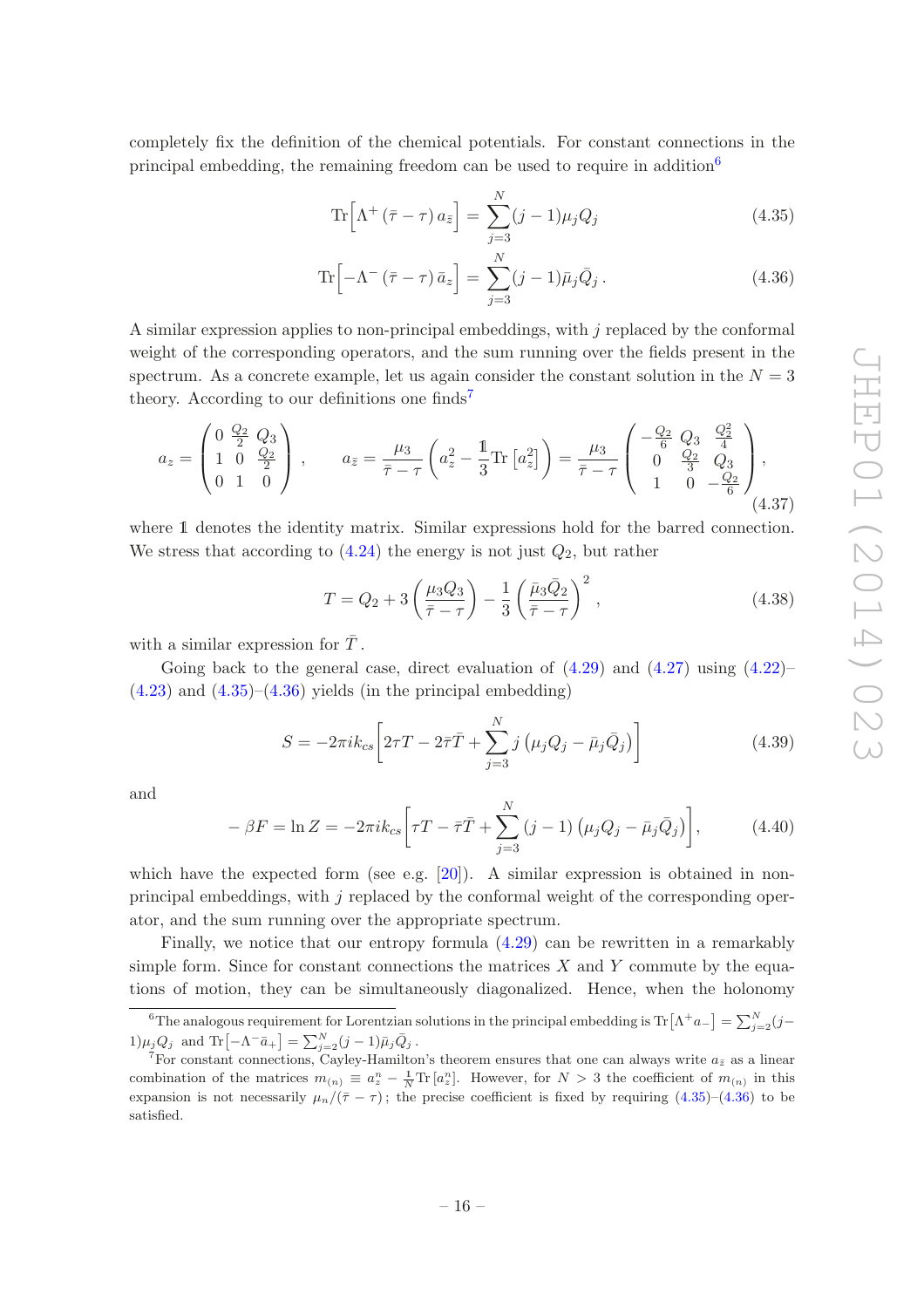conditions  $(4.31)$  are obeyed,  $(4.30)$  evaluates to

<span id="page-18-2"></span>
$$
S = 2\pi k_{cs} \text{Tr} \left[ \left( \lambda_{\varphi} - \bar{\lambda}_{\varphi} \right) \Lambda^0 \right], \tag{4.41}
$$

where  $\lambda_{\varphi}$  and  $\bar{\lambda}_{\varphi}$  are the diagonal matrices whose entries contain the eigenvalues of X and  $X$ , i.e.

$$
\lambda_{\varphi} \equiv \text{Eigen} \left( a_z + a_{\bar{z}} \right) = \text{Eigen} \left( a_{\varphi} \right) , \qquad \bar{\lambda}_{\varphi} \equiv \text{Eigen} \left( \bar{a}_z + \bar{a}_{\bar{z}} \right) = \text{Eigen} \left( \bar{a}_{\varphi} \right) . \tag{4.42}
$$

Therefore, we have reduced the problem of evaluating the higher spin black hole entropy to the diagonalization of the component of the connection along the non-contractible cycle of the Euclidean torus. Indeed, for (constant) smooth solutions all the gauge-invariant information is contained in the spatial holonomy, and it is satisfying to see explicitly how the black hole entropy depends on this information only.

As a side remark, in computing the entropy using [\(4.41\)](#page-18-2), one might wonder whether the ordering of the eigenvalues is important. At the BTZ point there is a particular ordering where the matrix of eigenvalues is proportional to  $\Lambda^0$ . As one turns on higher spin sources, one should adiabatically change the eigenvalues, but not their ordering. This prescription works fine in a neighborhood of the BTZ black hole, but could become ambiguous once eigenvalues start to cross, and in particular multiple phases could appear. The expression  $(4.29)$  for the entropy in terms of the gauge fields is unambiguous however, and one could always revert back to that one in order to determine the right ordering of the eigenvalues.

#### <span id="page-18-0"></span>5 Discussion

Even though our formalism applies to general black holes solutions and arbitrary  $N$ , it is instructive to apply our formulas in a few explicit examples in the  $N = 2$  and  $N = 3$ theories. When appropriate, we will comment on the differences with respect to the results obtained with other approaches.

#### <span id="page-18-1"></span>5.1  $N = 2$  and  $N = 3$  examples

Let us first consider the simplest solution, namely the BTZ solution in the  $N = 2$  (pure gravity) theory. In the conventions of [\[19\]](#page-27-11) one finds  $k_{cs} = k$  for the fundamental representation, and the Euclidean connections are given by

$$
a = \begin{pmatrix} 0 & 2\pi \mathcal{L}/k \\ 1 & 0 \end{pmatrix} dz, \qquad \bar{a} = -\begin{pmatrix} 0 & 1 \\ 2\pi \bar{\mathcal{L}}/k & 0 \end{pmatrix} d\bar{z}.
$$
 (5.1)

Evaluating [\(4.29\)](#page-16-1) we find the well-known result

<span id="page-18-3"></span>
$$
S_{BTZ} = -4\pi^2 i \left(2\tau \mathcal{L} - 2\bar{\tau} \mathcal{L}\right) = 2\pi \left(\sqrt{2\pi k \mathcal{L}} + \sqrt{2\pi k \bar{\mathcal{L}}}\right),\tag{5.2}
$$

where in the second equality we used the fact that the smoothness conditions in this case amount to [\[15](#page-27-9)]

$$
\tau = \frac{ik}{2} \frac{1}{\sqrt{2\pi k\mathcal{L}}}, \qquad \bar{\tau} = -\frac{ik}{2} \frac{1}{\sqrt{2\pi k\mathcal{L}}}. \tag{5.3}
$$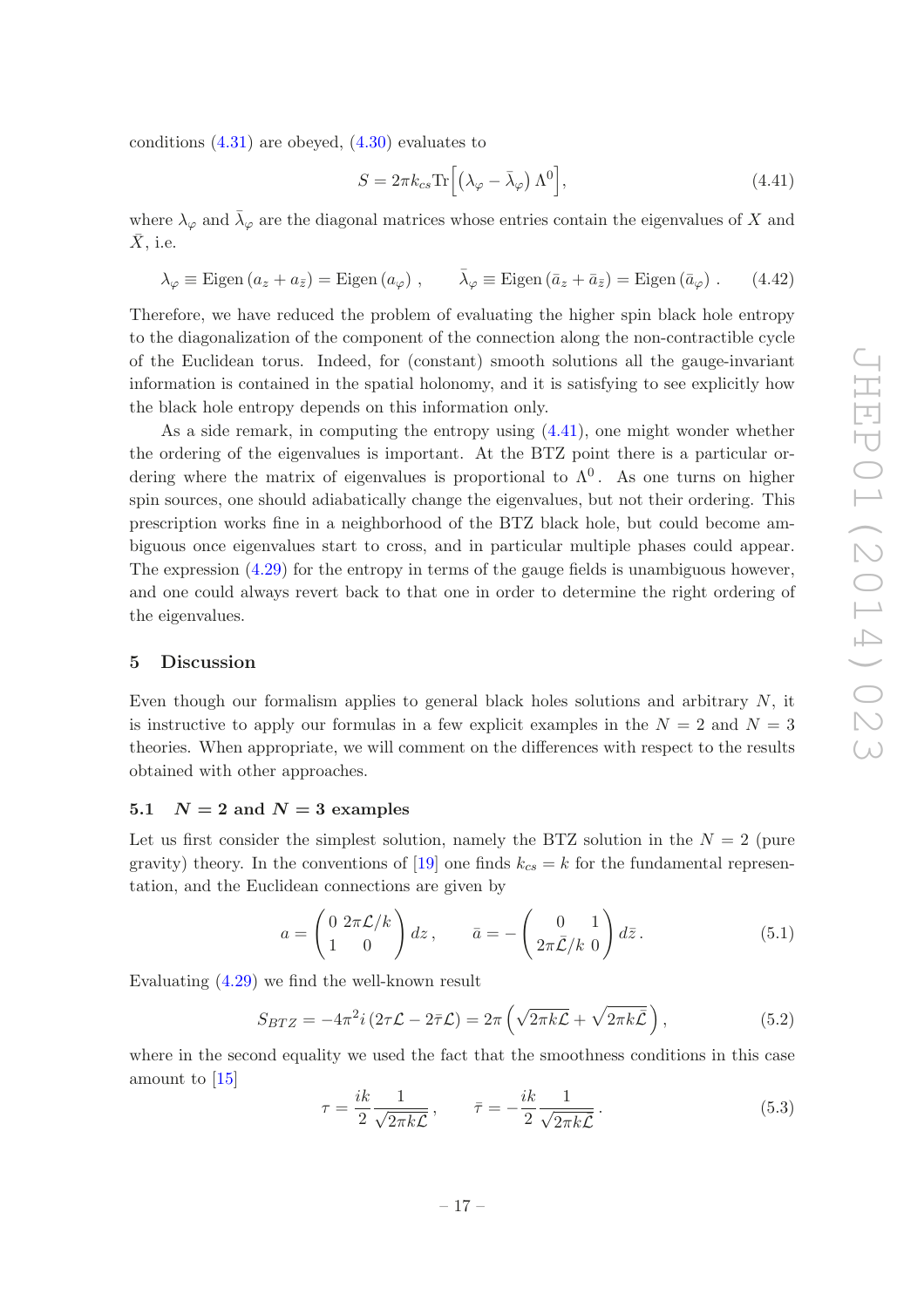Equivalently, we can evaluate the entropy using  $(4.41)$ . In this case we have

$$
\lambda_{\varphi} = \text{Eigen}\left(a_{\varphi}\right) = \text{diag}\left(\sqrt{\frac{2\pi\mathcal{L}}{k}}, -\sqrt{\frac{2\pi\mathcal{L}}{k}}\right),\tag{5.4}
$$

$$
\bar{\lambda}_{\varphi} = \text{Eigen} \left( \bar{a}_{\varphi} \right) = \text{diag} \left( -\sqrt{\frac{2\pi \bar{\mathcal{L}}}{k}}, \sqrt{\frac{2\pi \bar{\mathcal{L}}}{k}} \right). \tag{5.5}
$$

Using  $\Lambda^0 = \text{diag}(1/2, -1/2)$  and  $(4.41)$  we find  $(5.2)$  again.

Similarly, we can consider the static  $N = 3$  black hole in the diagonal embedding [\[17\]](#page-27-19),

$$
a = \left(W_2 + wW_{-2} - qW_0\right)dz - \frac{\eta}{2}W_0d\bar{z},\tag{5.6}
$$

$$
\bar{a} = -\left(W_{-2} + wW_2 - qW_0\right) d\bar{z} + \frac{\eta}{2}W_0 dz.
$$
\n(5.7)

In the diagonal embedding one has  $\Lambda^{\pm} \sim W_{+2}$ , so the connections are written in Drinfeld-Sokolov form. This solution corresponds to a BTZ black hole carrying  $U(1)$  charges. In the conventions of [\[17,](#page-27-19) [19](#page-27-11)], in the diagonal embedding one has  $\text{Tr}[\Lambda^0 \Lambda^0] = 1/2$  and therefore  $k_{cs} = k$ . Applying our formula [\(4.29\)](#page-16-1) and using the smoothness conditions  $\eta = 2q$  and  $\tau = i/(8\sqrt{\omega})$  [\[17\]](#page-27-19) we obtain

$$
S = -\frac{8\pi i}{3}k\tau \left(4q^2 + 48w - \eta^2\right) = 16\pi k\sqrt{w},\qquad(5.8)
$$

which agrees with the result in  $[17]$ . We can also use our formula  $(4.41)$  directly. For this solution, in the BTZ branch we find

$$
\lambda_{\varphi} = \text{Eigen} \left( a_{\varphi} \right) = \text{diag} \left( 4\sqrt{w} - \frac{1}{3} \left( \eta + 2q \right), \frac{2}{3} \left( \eta + 2q \right), -4\sqrt{w} - \frac{1}{3} \left( \eta + 2q \right) \right), \quad (5.9)
$$

$$
\bar{\lambda}_{\varphi} = -\lambda_{\varphi} \,. \tag{5.10}
$$

In the diagonal embedding one has  $\Lambda^{0} = \text{diag}(1/2, 0, -1/2)$ , and therefore [\(4.41\)](#page-18-2) yields  $S = 16\pi k \sqrt{w}$  as before.

We now turn our attention to the principal embedding  $N = 3$  black hole solutions of [\[15,](#page-27-9) [16\]](#page-27-17), which exhibits some interesting features that deserve special attention. In the conventions of [\[19\]](#page-27-11), the connections read

<span id="page-19-0"></span>
$$
a = \left(L_1 - \frac{2\pi\mathcal{L}}{k} L_{-1} - \frac{\pi\mathcal{W}}{2k} W_{-2}\right) dz
$$
  
\n
$$
- \mu \left(W_2 + \frac{4\pi\mathcal{W}}{k} L_{-1} + \left(\frac{2\pi\mathcal{L}}{k}\right)^2 W_{-2} - \frac{4\pi\mathcal{L}}{k} W_0\right) d\bar{z},
$$
  
\n
$$
\bar{a} = \left(L_{-1} - \frac{2\pi\bar{\mathcal{L}}}{k} L_1 - \frac{\pi\bar{\mathcal{W}}}{2k} W_2\right) d\bar{z}
$$
  
\n
$$
- \bar{\mu} \left(W_{-2} + \frac{4\pi\bar{\mathcal{W}}}{k} L_1 + \left(\frac{2\pi\bar{\mathcal{L}}}{k}\right)^2 W_2 - \frac{4\pi\bar{\mathcal{L}}}{k} W_0\right) dz,
$$
\n(5.11)

where W and  $\alpha = \mu \bar{\tau}$  are, respectively, the spin-3 charge and source, with similar expressions in the other chiral sector. Since the above connections are written in Drinfeld-Sokolov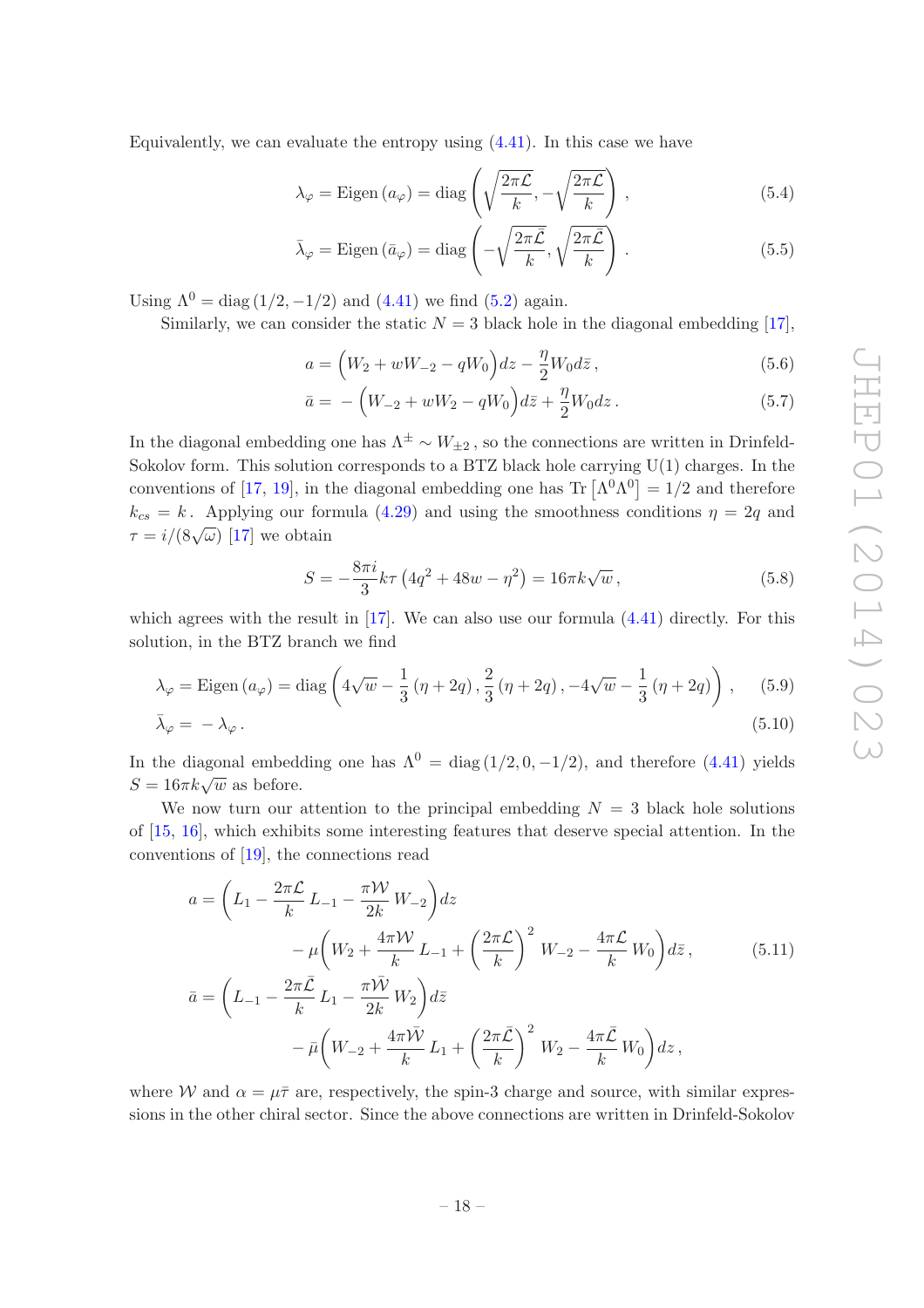form, our general formulas for the energy and entropy apply. We note that in the normal-ization of the generators in [\[19](#page-27-11)] one has  $\text{Tr}[\Lambda^0 \Lambda^0] = \text{Tr}[L_0 L_0] = 2$  and therefore the Chern-Simons level [\(3.2\)](#page-8-3) is  $k_{cs} = k/4$ . The energy is easily obtained from [\(4.24\)](#page-15-4) as

$$
T = \frac{2\pi}{k_{cs}} \left( \mathcal{L} + 3\mu \mathcal{W} - \frac{8\pi}{3k_{cs}} \bar{\mu}^2 \bar{\mathcal{L}}^2 \right),\tag{5.12}
$$

$$
\bar{T} = \frac{2\pi}{k_{cs}} \left( \bar{\mathcal{L}} + 3\bar{\mu}\bar{\mathcal{W}} - \frac{8\pi}{3k_{cs}}\mu^2 \mathcal{L}^2 \right). \tag{5.13}
$$

Similar  $\mu$ -dependent terms appear in the black hole energy (mass) computed via canonical methods [\[22](#page-27-14)]. In the latter approach the precise expression for the integrated charge depends on the choice of boundary conditions. In our treatment the boundary conditions were specified in the variational principle, and one could in principle map between the two formalisms. We note however that the left-moving energy receives a non-linear contribution from the right-movers, and vice-versa, a peculiar feature that obscures the interpretation of these quantities in CFT language.

Evaluating our general entropy formula  $(4.29)$  in the solution  $(5.11)$  we obtain

<span id="page-20-0"></span>
$$
S = -4\pi^2 i \left( 2\tau \mathcal{L} - 2\bar{\tau} \bar{\mathcal{L}} + \frac{16\pi}{3k_{cs}} \bar{\tau} \mu^2 \mathcal{L}^2 - \frac{16\pi}{3k_{cs}} \tau \bar{\mu}^2 \bar{\mathcal{L}}^2 + 3(\tau + \bar{\tau}) \left( \mu \mathcal{W} - \bar{\mu} \bar{\mathcal{W}} \right) \right). \tag{5.14}
$$

In the non-rotating limit  $\bar{\tau} = -\tau$ ,  $\bar{\mathcal{L}} = \mathcal{L}$ ,  $\bar{\mathcal{W}} = -\mathcal{W}$ , and the holonomy conditions can be solved explicitly: in the conventions of [\[15](#page-27-9), [16\]](#page-27-17) one finds

<span id="page-20-1"></span>
$$
W = \frac{4(C-1)}{C^{3/2}} \mathcal{L} \sqrt{\frac{2\pi\mathcal{L}}{k}}, \qquad \mu = \frac{3\sqrt{C}}{4(2C-3)} \sqrt{\frac{k}{2\pi\mathcal{L}}}, \qquad \tau = \frac{i(2C-3)}{4(C-3)\sqrt{1-\frac{3}{4C}}} \sqrt{\frac{k}{2\pi\mathcal{L}}},
$$
\n(5.15)

where  $C > 3$  and  $C = \infty$  at the BTZ point. In the non-rotating case [\(5.14\)](#page-20-0) then reduces to

<span id="page-20-2"></span>
$$
S_{J=0} = -8\pi^2 i \left( 2\tau \mathcal{L} - \frac{16\pi}{3k_{cs}} \tau \mu^2 \mathcal{L}^2 \right)
$$
  
=  $4\pi \sqrt{2\pi k \mathcal{L}} \left( 1 - \frac{3}{2C} \right)^{-1} \sqrt{1 - \frac{3}{4C}}.$  (5.16)

Let us repeat the calculation using the simpler formula  $(4.41)$ . In the non-rotating case, using [\(5.15\)](#page-20-1) we find the eigenvalues of  $a_{\varphi}$  in the BTZ branch as

$$
\lambda_{\varphi} = \text{Eigen}\left(a_{\varphi}\right) = 2\sqrt{\frac{2\pi\mathcal{L}}{k}} \text{diag}\left(-\frac{1}{\sqrt{C}} + \frac{\sqrt{1 - \frac{3}{4C}}}{1 - \frac{3}{2C}}, \frac{2}{\sqrt{C}}, -\frac{1}{\sqrt{C}} - \frac{\sqrt{1 - \frac{3}{4C}}}{1 - \frac{3}{2C}}\right), (5.17)
$$
  

$$
\bar{\lambda}_{\varphi} = -\lambda_{\varphi}.
$$

In the principal embedding we have 
$$
\Lambda^0 = L_0 = \text{diag}(1, 0, -1)
$$
 and  $k_{cs} = k/4$ , so using (4.41) we recover (5.16).

Our expression [\(5.16\)](#page-20-2) agrees with the result obtained in [\[23](#page-28-0)] via canonical methods, and also with the (perturbative) result obtained in [\[21\]](#page-27-13) using Wald's formula. As a third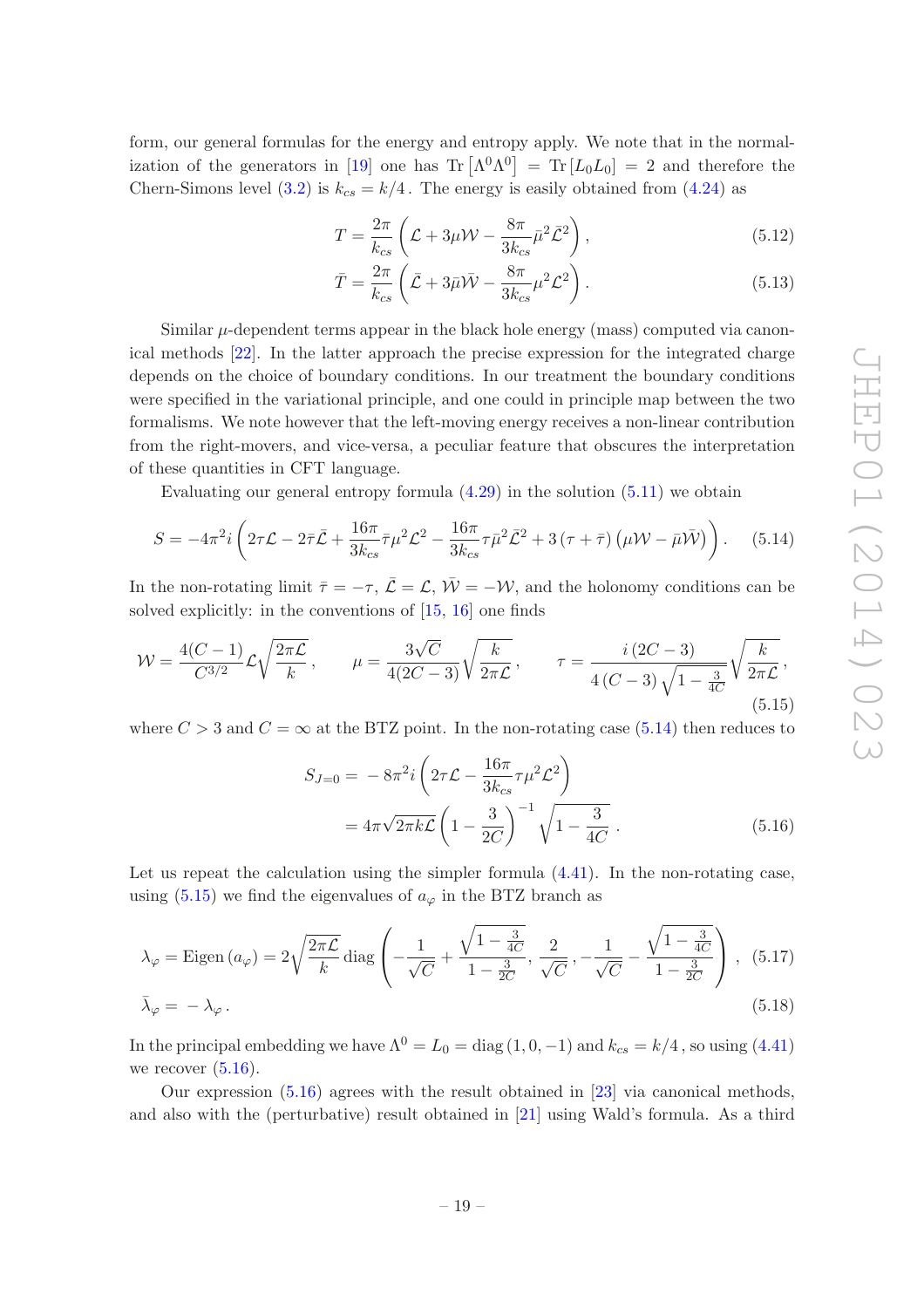independent check, one can show that this is the result obtained by taking the appropriate limit in entanglement entropy calculations in the higher spin theory [\[42\]](#page-28-19). We note however that the above result for the entropy of the static spin-3 black hole differs from the one first obtained by Gutperle and Kraus in [\[15\]](#page-27-9), which we denote by  $S_{\text{G-K}}$ :

<span id="page-21-1"></span>
$$
S_{\text{G-K}} = 4\pi \sqrt{2\pi k \mathcal{L}} \sqrt{1 - \frac{3}{4C}} = \left(1 - \frac{3}{2C}\right) S_{J=0}.
$$
 (5.19)

The origin of the discrepancy is clear: the entropy is obtained by demanding compatibility with the first law of thermodynamics (existence of the partition function); hence, different definitions of the energy (i.e. the black hole mass) will produce different results for the entropy. While the definition used in [\[15,](#page-27-9) [16](#page-27-17)] is natural from the point of view of the holomorphic structure of the dual CFT, our result is consistent with the canonical definitions of free energy and entropy that follow from the Euclidean variational principle with quite natural boundary conditions. Below we will further elaborate on this point.

## <span id="page-21-0"></span>5.2 Comparison with the "holomorphic" formalism

To better understand the relation between our result and that of [\[15,](#page-27-9) [16](#page-27-17)], we first observe that  $(5.19)$  can be obtained from an expression very similar to  $(4.29)$ , namely

<span id="page-21-2"></span>
$$
S_{\text{G-K}} = -2\pi i k_{cs} \operatorname{Tr} \left[ a_z \left( \tau a_z + \bar{\tau} a_{\bar{z}} \right) - \bar{a}_{\bar{z}} \left( \tau \bar{a}_z + \bar{\tau} \bar{a}_{\bar{z}} \right) \right]. \tag{5.20}
$$

Repeating the reasoning that led us from  $(4.29)$  to  $(4.41)$ , in this case we can show that

$$
S_{\text{G-K}} = 2\pi k_{cs} \operatorname{Tr} \left[ \left( \lambda_z - \bar{\lambda}_{\bar{z}} \right) \Lambda^0 \right],\tag{5.21}
$$

where

$$
\lambda_z \equiv \text{Eigen}(a_z) , \qquad \bar{\lambda}_{\bar{z}} \equiv \text{Eigen}(\bar{a}_{\bar{z}}) . \tag{5.22}
$$

Comparing with [\(4.29\)](#page-16-1) we see that while our entropy formula depends on the eigenvalues of the connection in the direction of the non-contractible cycle of the torus, in the formalism of [\[15,](#page-27-9) [16](#page-27-17)] it instead depends on the eigenvalues of the holomorphic and anti-holomorphic components of the connection, suggesting a form of holomorphic factorization. To further support this picture, using the smoothness conditions and repeating the arguments that led to [\(4.34\)](#page-16-4), in the present case we arrive at

$$
\delta S_{\text{G-K}} = -2\pi i k_{cs} \text{Tr} \left[ \tau \delta \left( \frac{a_z^2}{2} \right) - \bar{\tau} \delta \left( \frac{\bar{a}_z^2}{2} \right) + \bar{\tau} a_{\bar{z}} \delta \left( a_z - \Lambda^+ \right) + \tau \bar{a}_z \delta \left( -\bar{a}_{\bar{z}} + \Lambda^- \right) \right]. \tag{5.23}
$$

We see that both the entropy  $(5.20)$  and its variation  $(5.23)$  will have the correct form provided one identifies the stress tensor modes as purely holomorphic/anti-holomorphic:

<span id="page-21-3"></span>
$$
T_{\text{G-K}} = \text{Tr}\left[\frac{a_z^2}{2}\right], \quad \bar{T}_{\text{G-K}} = \text{Tr}\left[\frac{\bar{a}_{\bar{z}}^2}{2}\right],\tag{5.24}
$$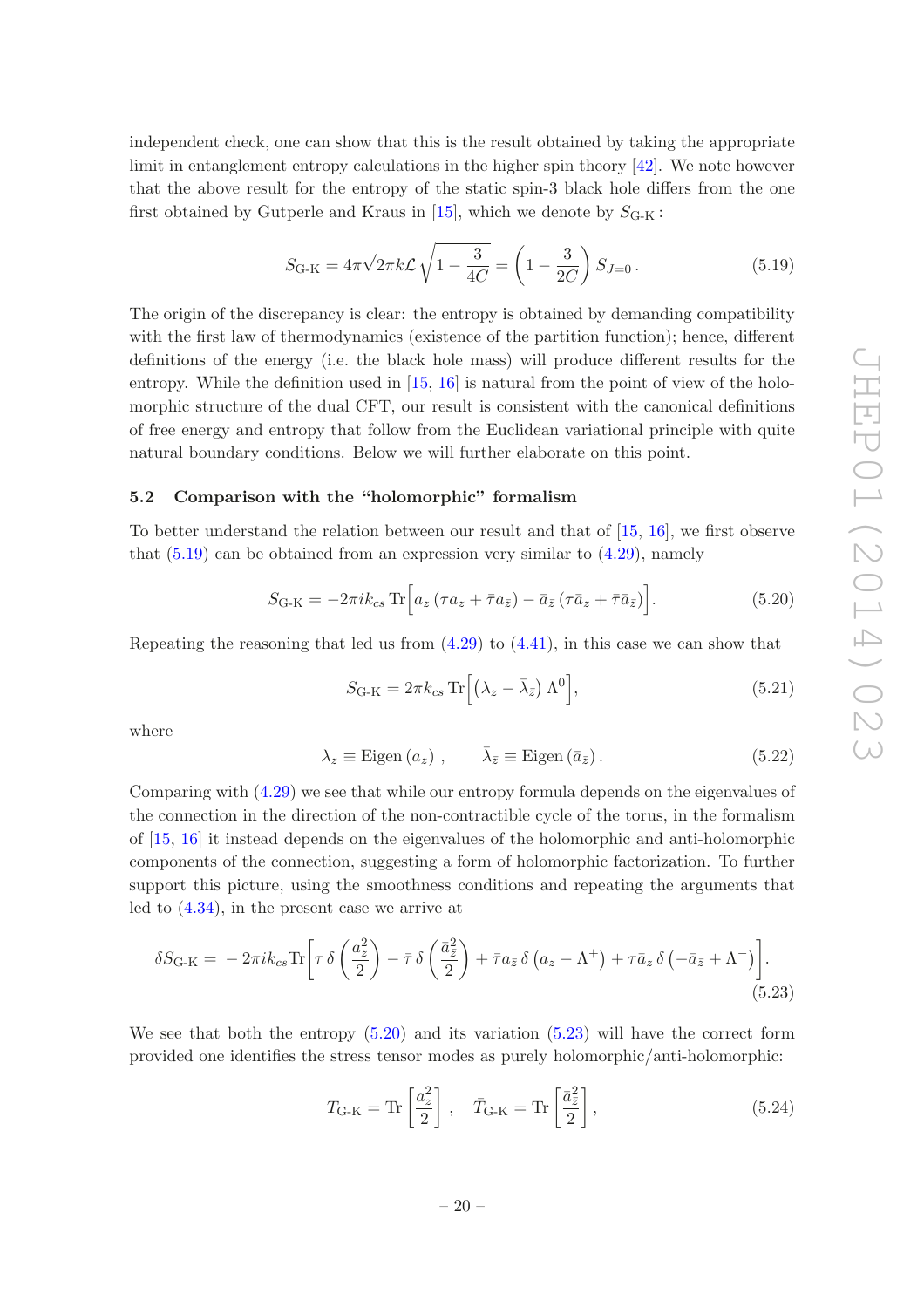as opposed to [\(4.24\)](#page-15-4), and demand that the lowest (highest) weights in  $\bar{\tau}a_{\bar{z}}$  ( $-\tau\bar{a}_z$ ) are linear in the higher spin chemical potentials, i.e.

$$
\operatorname{Tr}\left[\left(a_{z}-\Lambda^{+}\right)\bar{\tau}a_{\bar{z}}\right] = \operatorname{Tr}\left[Q_{\mathrm{G-K}}\left(\bar{\tau}a_{\bar{z}}\right)\right] = \sum_{j=3}^{N}\left(\mu_{j}Q_{j}\right)_{\mathrm{G-K}}\tag{5.25}
$$

$$
\operatorname{Tr}\left[\left(-\bar{a}_{\bar{z}} + \Lambda^{-}\right)\left(-\tau\bar{a}_{z}\right)\right] = \operatorname{Tr}\left[\bar{Q}_{\mathrm{G-K}}\left(-\tau\bar{a}_{z}\right)\right] = \sum_{j=3}^{N}\left(\bar{\mu}_{j}\bar{Q}_{j}\right)_{\mathrm{G-K}},\tag{5.26}
$$

with the remaining ambiguity fixed by

$$
\operatorname{Tr}\left[\Lambda^{+} \bar{\tau} a_{\bar{z}}\right] = \sum_{j=3}^{N} (j-1) \left(\mu_j Q_j\right)_{\text{G-K}}
$$
\n(5.27)

$$
\operatorname{Tr}\left[\Lambda^{-}\tau\bar{a}_{z}\right] = \sum_{j=3}^{N} (j-1) \left(\bar{\mu}_{j}\bar{Q}_{j}\right)_{\mathrm{G-K}}.
$$
\n(5.28)

These expressions should be contrasted with those appropriate to the "canonical" formalism, namely  $(4.22)$ – $(4.23)$  and  $(4.35)$ – $(4.36)$ . Following the same logic as in [4,](#page-11-0) one can construct appropriate boundary terms that enforce the holomorphic boundary conditions, and the entropy is then obtained as the Legendre transform of the free energy, which in this case reads

$$
-\beta F_{\text{G-K}} = \ln Z_{\text{G-K}} = -2\pi i k_{cs} \text{Tr} \left[ \tau \left( \frac{a_z^2}{2} \right) - \bar{\tau} \left( \frac{\bar{a}_z^2}{2} \right) + \left( \bar{\tau} \Lambda^+ a_{\bar{z}} - \tau \Lambda^- \bar{a}_z \right) \right]. \tag{5.29}
$$

A potentially convenient way to summarize the relation between the holomorphic and canonical approaches is to notice that they are connected by a field redefinition: if c denotes the connection appropriate to the holomorphic formalism, we write

$$
a_z = c_z - \frac{\bar{\tau}}{\bar{\tau} - \tau} c_{\bar{z}}, \qquad a_{\bar{z}} = \frac{\bar{\tau}}{\bar{\tau} - \tau} c_{\bar{z}}, \qquad (5.30)
$$

and similarly for the barred connection, where the boundary conditions are now

$$
c_z = \Lambda^+ + Q, \qquad c_{\bar{z}} = M + \dots \tag{5.31}
$$

and the normalization is

$$
\operatorname{Tr}\left[\left(c_z - \Lambda^+\right)\bar{\tau}c_{\bar{z}}\right] = \sum_{j=3}^{N} \mu_j Q_j \,. \tag{5.32}
$$

#### <span id="page-22-0"></span>5.3 The connection to 2d CFT

It is peculiar that we have found two different versions of Chern-Simons theory that differ only in their choice of boundary terms and conjugate variables, but otherwise both seem intimately connected to 2d conformal field theories with higher spin symmetry. In fact, we have at least three different versions, as one could also have decided to work with a torus with fixed periodicities and trade off  $\tau$  and  $\bar{\tau}$  for extra contributions in  $a_{\bar{z}}$  and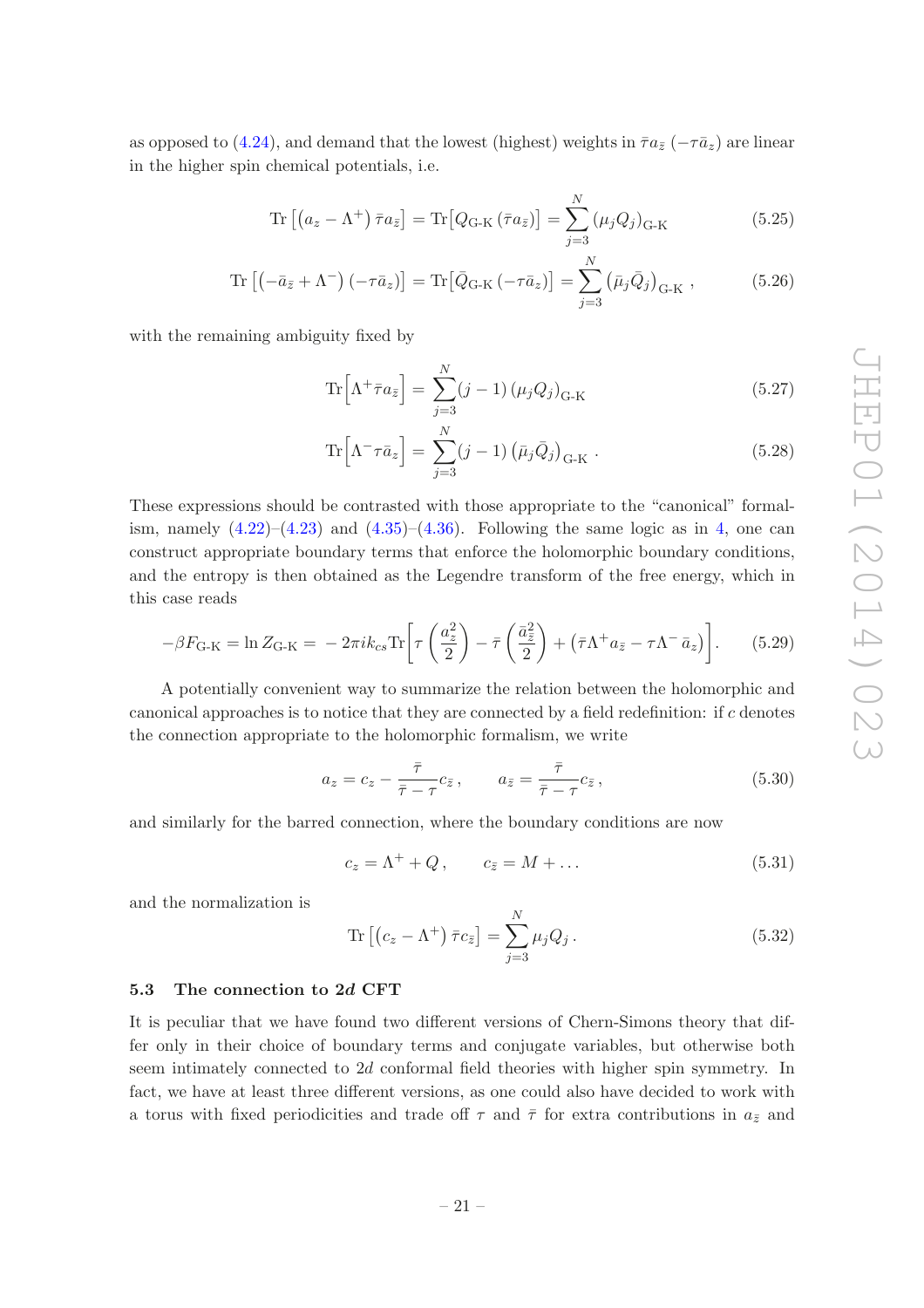$\bar{a}_z$  as we did in section [3.](#page-6-0) It is the latter one whose connection to CFT we understand quite well in view of  $[31, 32]$  $[31, 32]$  $[31, 32]$ , where it was shown that the flatness conditions for connections in Drinfeld-Sokolov form are identical to the Ward identities of a CFT deformed by  $\int d^2 z \sum_j \mu_j(z,\bar{z}) Q_j(z,\bar{z})$ . Though these Ward identities were derived on the complex plane, in the spirit of holography we will postulate that they are approximately valid on the torus as well, at least in the high temperature regime. It is worth mentioning that, from the CFT perspective, there are technical subtleties associated with this statment [\[18\]](#page-27-10).

The partition function for constant connections in Drinfeld-Sokolov form on a torus of *fixed* periodicity  $2\pi$  in each directions (i.e. Vol $(\partial M) = 4\pi^2$ ), in this formalism, is equal to

$$
\ln Z_{\text{fixed}} = 2\pi k_{cs} \text{Tr} \bigg[ \bigg( \frac{a_z^2}{2} - a_z a_{\bar{z}} - \frac{a_{\bar{z}}^2}{2} \bigg) + 2a_{\bar{z}} \left( a_z - \Lambda^+ \right) - \bigg( \frac{\bar{a}_z^2}{2} + \bar{a}_z \bar{a}_{\bar{z}} - \frac{\bar{a}_z^2}{2} \bigg) - 2\bar{a}_z \left( -\bar{a}_{\bar{z}} + \Lambda^- \right) \bigg]. \tag{5.33}
$$

This is therefore the version of the free energy whose a priori connection to CFT variables we understand quite well. Upon Legendre-transforming, the corresponding entropy is found to be

$$
S_{\text{fixed}} = 2\pi k_{cs} \text{Tr} \left[ \left( \frac{a_z^2}{2} - a_z a_{\bar{z}} - \frac{a_{\bar{z}}^2}{2} \right) - \left( \frac{\bar{a}_z^2}{2} + \bar{a}_z \bar{a}_{\bar{z}} - \frac{\bar{a}_{\bar{z}}^2}{2} \right) \right]. \tag{5.34}
$$

Let us now try to match this formalism to the holomorphic formalism. To do so, we introduce new connections  $b_z$  and  $b_{\bar{z}}$  such that

<span id="page-23-0"></span>
$$
a_z = b_z
$$
,  $a_{\bar{z}} = a_z + \frac{i}{2} (\tau b_z + \bar{\tau} b_{\bar{z}})$ , (5.35)

and with the further condition that  $b_{\bar{z}}$  does not contain a contribution from a spin two chemical potential anymore. The spin two chemical potential has thus been traded off for the parameter  $\tau$ . For simplicity, we will ignore the contributions of  $\bar{a}_z$  and  $\bar{a}_{\bar{z}}$  in what follows but these connections can be treated in the same way. We will also add an extra boundary term

<span id="page-23-1"></span>
$$
I_{\text{extra}} = -2\pi k_{cs} \left( 1 + \frac{i\tau}{2} \right) \text{Tr} \left[ b_z (2\Lambda^+ - b_z) \right] \tag{5.36}
$$

to the action for reasons that will become clear shortly. With the extra boundary term included, the variation of ln Z expressed in terms of the variables  $b_z$  and  $b_{\bar{z}}$  reads

$$
\delta\left(\ln Z_{\text{fixed}} - I_{\text{extra}}\right) = 2\pi i k_{cs} \text{Tr}\left[\frac{b_z^2}{2}\delta\tau + \delta\left(\bar{\tau}b_{\bar{z}}\right)\left(b_z - \Lambda^+\right)\right]
$$
(5.37)

which displays exactly the sets of conjugate variables of the holomorphic formalism. More-over, due to [\(5.35\)](#page-23-0), the trivial holonomy condition for  $a_z - a_{\bar{z}}$  is replaced by a condition on the holonomy of  $\tau b_z + \bar{\tau} b_{\bar{z}}$ , which once more agrees with the holomorphic formalism. If we subsequently compute the entropy by the appropriate Legendre transform we find that, in the presence of the extra boundary term,

$$
\tilde{S}_{\text{fixed}} = -2\pi i k_{cs} \text{Tr} \left[ b_z \left( \tau b_z + \bar{\tau} b_{\bar{z}} \right) + \frac{i}{8} \left( \tau b_z + \bar{\tau} b_{\bar{z}} \right)^2 \right],\tag{5.38}
$$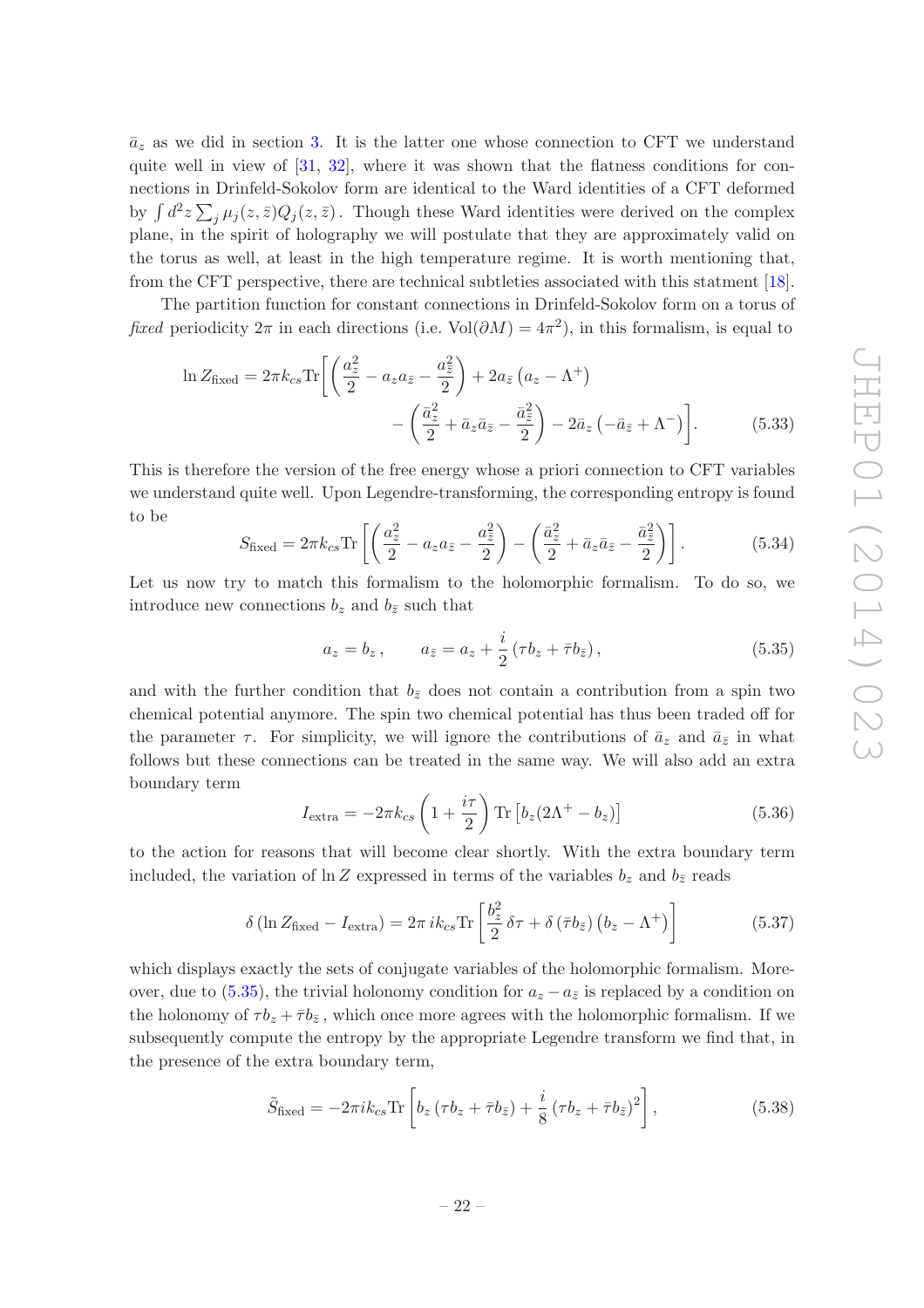plus a similar contribution from the other  $SL(N, \mathbb{R})$  gauge field. This is almost identical to the entropy given in [5.20,](#page-21-2) except for the second term. This second term, however, is a constant which turns out to be equal to  $\pi c/48$ , and we can easily shift the definition of the free energy to get rid of this constant. We have therefore provided some evidence that if we start with the known Chern-Simons formulation of the CFT partition function in the presence of higher spin operators from 20 years ago, assume that it can be lifted from the plane to the torus and perform a rather mild field redefinition, we obtain the entropy in the holomorphic formulation. In the present context, this observation might help us understand why the CFT computations of [\[18,](#page-27-10) [43\]](#page-28-20) are in agreement with the entropy as computed in the holomorphic formulation, rather than its canonical version.

We also note that the necessity for the extra boundary term in  $(5.36)$  is related to the fact that in [\[31](#page-28-8), [32\]](#page-28-9) the spin-two chemical potential couples to  $\text{Tr}[\Lambda^+a_z]$  whereas in the holomorphic formalism  $\tau$  couples to  $\frac{1}{2} \text{Tr} [a_z^2]$ . These two operators are the same for the principal embedding and the extra boundary term vanishes in those cases, but for other embeddings the two operators differ in their contribution from the residual current algebra. The extra term in [\(5.36\)](#page-23-1) precisely accomplishes the correct shift in the operator dual to the spin-two chemical potential, or  $\tau$ .

What is left is to explain the connection between CFT computations and the canonical formulation studied in this paper, which will probably require us to find the appropriate change of variables and additional boundary terms which map the fixed periodicity formalism with its known CFT interpretation to the canonical formalism. This involves conceptual and technical subtleties that remain to be fully understood, and we hope to return to this interesting question in future work.

#### <span id="page-24-0"></span>5.4 Conclusions

In the context of higher spin theories in AdS<sub>3</sub> displaying asymptotic  $W_N$  symmetries, we have provided definitions for the free energy and entropy of black hole solutions that follow from the Chern-Simons variational principle, and moreover agree with those computed via canonical methods. Our expression for the entropy applies to solutions with radial dependence given by  $(2.7)$  (which can always be achieved using the gauge freedom), where a and  $\bar{a}$  are constant connections written in the so-called Drinfeld-Sokolov form. In particular, for black hole solutions that relax the  $AdS_3$  asymptotics via the inclusion of irrelevant higher spin operators in the dual theory, we have indicated how to define the higher-spin chemical potentials (sources) and charges (EVs) in a way that is consistent with the canonical structure of the theory, and includes rotating solutions. An advantage of our approach is that the expressions for thermodynamic quantities are valid for any embedding and are moreover given entirely in terms of the connection components  $(c.f. (4.24), (4.27), (4.29)),$  $(c.f. (4.24), (4.27), (4.29)),$  $(c.f. (4.24), (4.27), (4.29)),$  $(c.f. (4.24), (4.27), (4.29)),$  $(c.f. (4.24), (4.27), (4.29)),$  $(c.f. (4.24), (4.27), (4.29)),$  $(c.f. (4.24), (4.27), (4.29)),$ as appropriate to the topological character of the bulk theory, and therefore do not rely on specific details of how the solutions are parameterized other than the aforementioned gauge choices. Furthermore, we have shown that the entropy of black hole solutions corresponding to constant connections can be written very compactly in terms of the eigenvalues of the connection in the direction of the non-contractible cycle of the Euclidean torus (c.f. [\(4.41\)](#page-18-2)).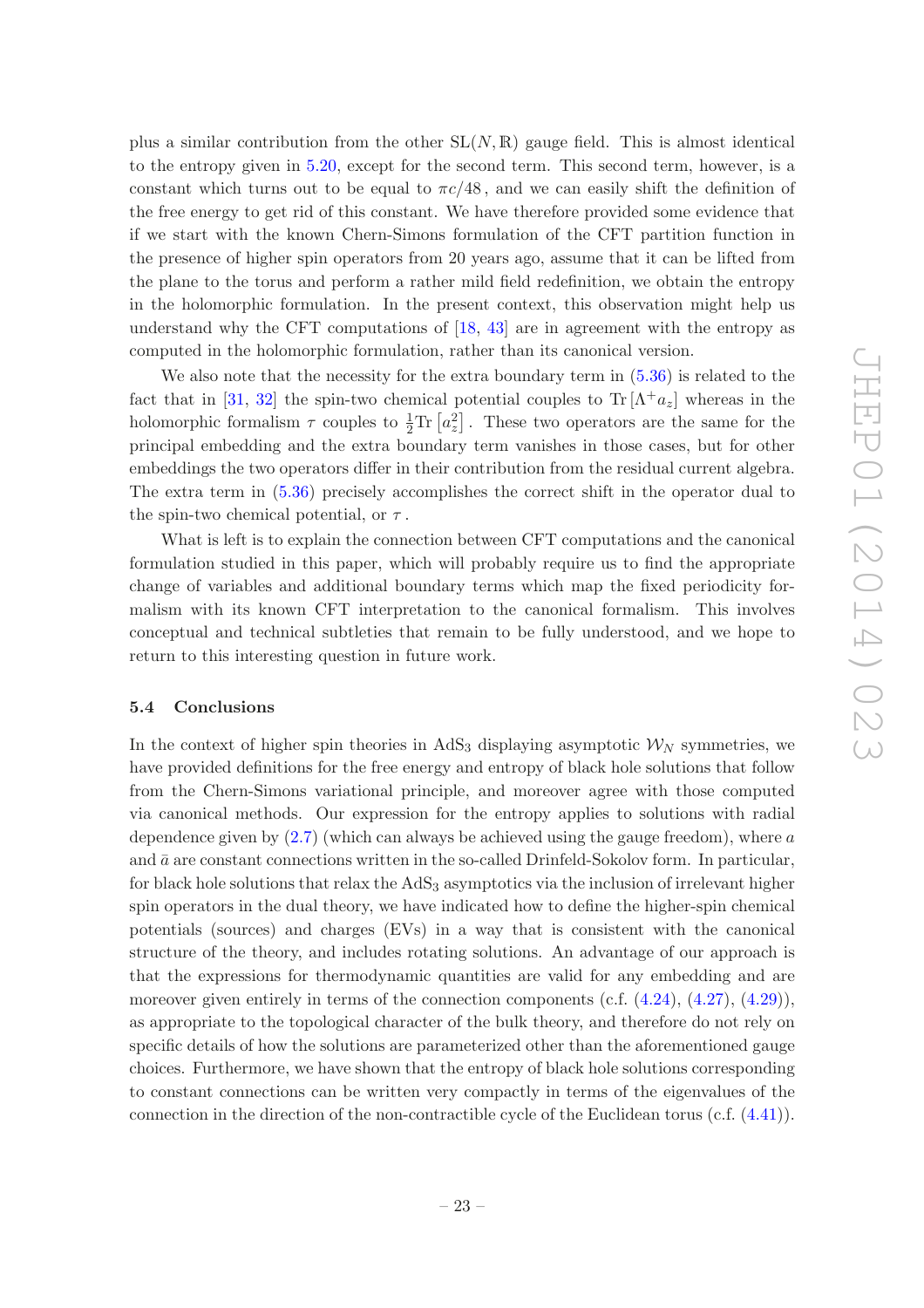An interesting feature of higher spin thermodynamics in this canonical formalism is that the black hole energy and entropy receive contributions that are non-linear in the chemical potentials and charges. A related observation is that the boundary conditions in the higher spin theory introduce a coupling between left- and right-movers, breaking holomorphic factorization. We have shown that one can transition to a formalism that preserves the holomorphic structure via a field redefinition, and it would be of interest to explore this relation in more detail. This might also allow us to understand what the equivalent CFT computations of the canonical formalism are.

Although we used the term "canonical formalism" to describe the formalism with naive analytically continued boundary terms on the Euclidean torus, from a Chern-Simons perspective this formalism is not that canonical at all. Since Chern-Simons theory is a topological theory, the topology of the torus is all that matters in principle, and it is only the boundary terms that break the topological nature of the theory. The holomorphic formulation employs related but not identical boundary conditions and boundary terms. One can therefore not unambiguously discuss notions of energy without properly specifying boundary terms and boundary conditions in Chern-Simons theory.

We have given very simple expressions for the entropy in terms of eigenvalues of the constant gauge field a for both the canonical and the holomorphic formulation. Since the gauge field  $a_z$  contains only charges, in the holomorphic formalism we do not have to solve any monodromy conditions in order to find the entropy: the only thing we need to do is to find the eigenvalues of  $a_z$  and then take suitable linear combinations. Similar comments apply to the canonical formalism, because, for smooth constant connections, the  $a_{\varphi}$  component is related in a simple way to  $a_z$ . For the holomorphic formalism we have demonstrated that the entropy agrees with the corresponding CFT computation, and the corresponding linear combination of the eigenvalues can therefore be viewed as the generalization of the Cardy formula to higher spin algebras. What is not clear, and would be interesting to explore, is the range of validity of these answers. The partition function that Chern-Simons theory computes is that of a CFT on the plane deformed by higher spin operators. Once we replace the plane by a torus, the Ward identities will be modified in a way which in principle depends on the details of the CFT, and this will also affect the detailed form of the entropy. Similarly, quantum effects will modify the form of the entropy. Thus one expects the results to be valid in a high-temperature regime for not too large values of the higher spin chemical potentials, but it would clearly be desirable to have a more precise statement.

There has been some discussion in the literature regarding the interpretation of these higher spin black holes. Since they correspond to a theory deformed by irrelevant operators, they no longer describe "asymptotically anti-de Sitter" spacetimes in the strict sense. In our opinion, this is not a problem, since even in the presence of higher spin chemical potentials there are perfectly reasonable boundary conditions that one can impose. If one would ignore the issue of boundary terms and boundary conditions, a flat gauge field with trivial holonomy around the contractible cycle can be gauge-equivalent to gauge fields in various inequivalent higher spin theories, based on different  $sl(2)$  embeddings. After all, the only invariant data in the flat gauge field is the holonomy around the non-contractible cycle,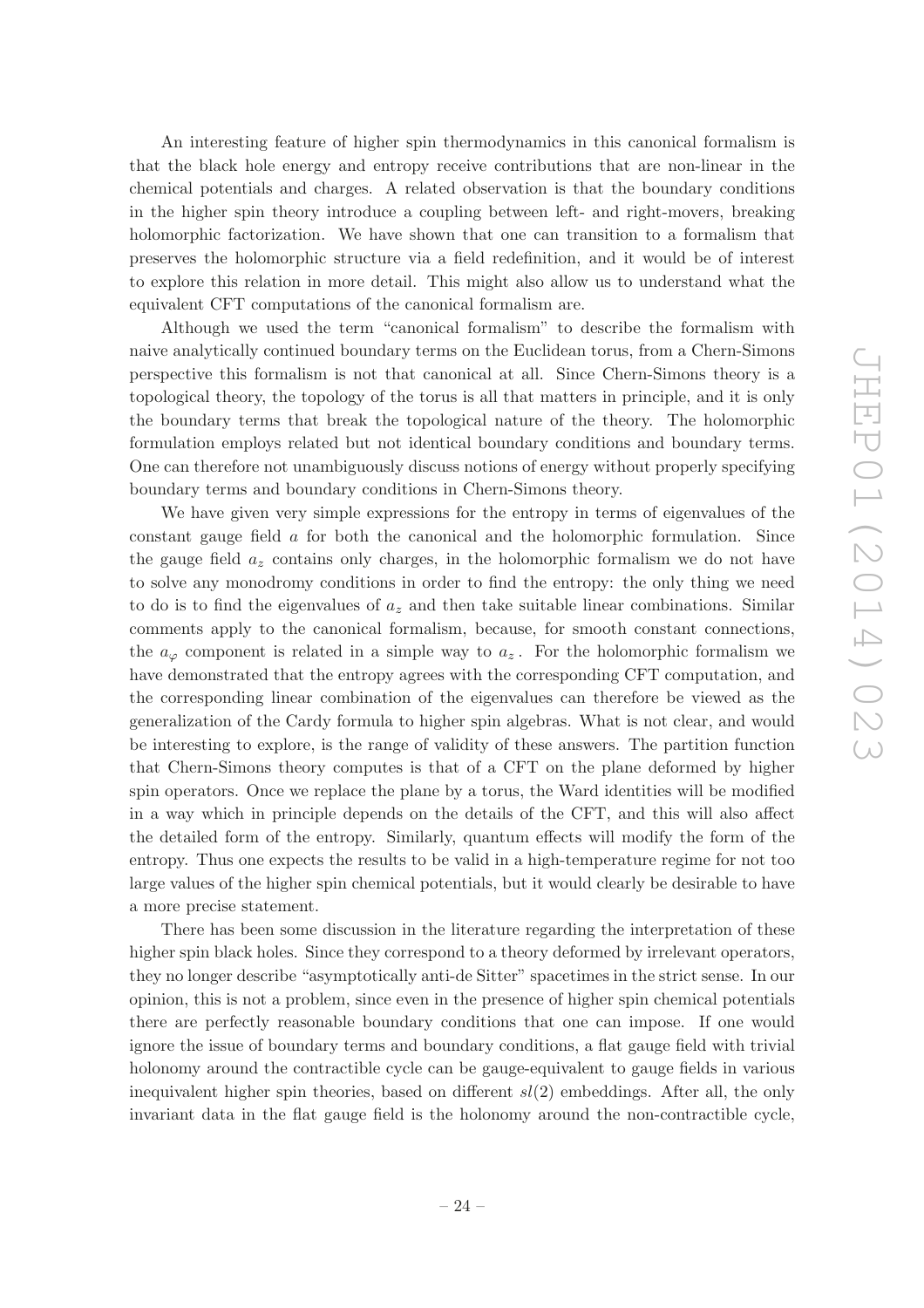and this holonomy is precisely what parametrizes the higher spin black holes in the various higher spin theories. However, once boundary terms and boundary conditions are included, the resulting black holes are not physically equivalent to each other, even if the gauge fields that describe them are gauge-equivalent. They describe different thermal states in different conformal field theories with different symmetry groups. If the constant gauge fields on the boundary for two different solutions are conjugate to each other their entropies will be equal, but if only the holonomy around the non-contractible cycle is identical entropies in different higher spin theories will correspond to different linear combinations of the eigenvalues of the holonomy matrix.

To briefly summarize the results of this paper once more: we have discussed various choices of boundary conditions and boundary terms in Chern-Simons theory, which are relevant for the study of higher spin theories and their holographic duals. We have explained which one yields results which agrees with canonical methods, and also which one is equivalent to existing CFT computations. For either case have we described the precise form of the energy, and provided very simple expressions for the entropy and free energy that include the general rotating case. The main remaining gap in our understanding is the precise relation between the canonical formulation and CFT computations, and we hope to get back to this issue in the near future. Another direction that deserves further study is the discussion of thermodynamics in the presence of bulk fields which are charged under the (Abelian and non-Abelian) spin-one fields present in all non-principal embeddings. Finally, this work is the result of various confusions we faced when trying to compute entanglement entropies in higher spin theories and comparing the results to the thermal entropy in the appropriate limit, and we hope to present our results for the entanglement entropy in the near future as well [\[42\]](#page-28-19).

### Acknowledgments

It is a pleasure to thank Martin Ammon, Max Bañados, Alejandra Castro, Marc Henneaux, Nabil Iqbal, Tadashi Takayanagi and Tomonori Ugajin for helpful conversations and correspondence. This work is part of the research programme of the Foundation for Fundamental Research on Matter (FOM), which is part of the Netherlands Organization for Scientific Research (NWO).

Open Access. This article is distributed under the terms of the Creative Commons Attribution License [\(CC-BY 4.0\)](http://creativecommons.org/licenses/by/4.0/), which permits any use, distribution and reproduction in any medium, provided the original author(s) and source are credited.

#### References

- <span id="page-26-0"></span>[1] J.M. Maldacena, *The large-*N *limit of superconformal field theories and supergravity*, *Adv. Theor. Math. Phys.* 2 (1998) 231 [*[Int. J. Theor. Phys.](http://dx.doi.org/10.1023/A:1026654312961)* 38 (1999) 1113] [[hep-th/9711200](http://arxiv.org/abs/hep-th/9711200)] [IN[SPIRE](http://inspirehep.net/search?p=find+EPRINT+hep-th/9711200)].
- [2] S. Gubser, I.R. Klebanov and A.M. Polyakov, *Gauge theory correlators from noncritical string theory, [Phys. Lett.](http://dx.doi.org/10.1016/S0370-2693(98)00377-3)* **B 428** (1998) 105 [[hep-th/9802109](http://arxiv.org/abs/hep-th/9802109)] [IN[SPIRE](http://inspirehep.net/search?p=find+EPRINT+hep-th/9802109)].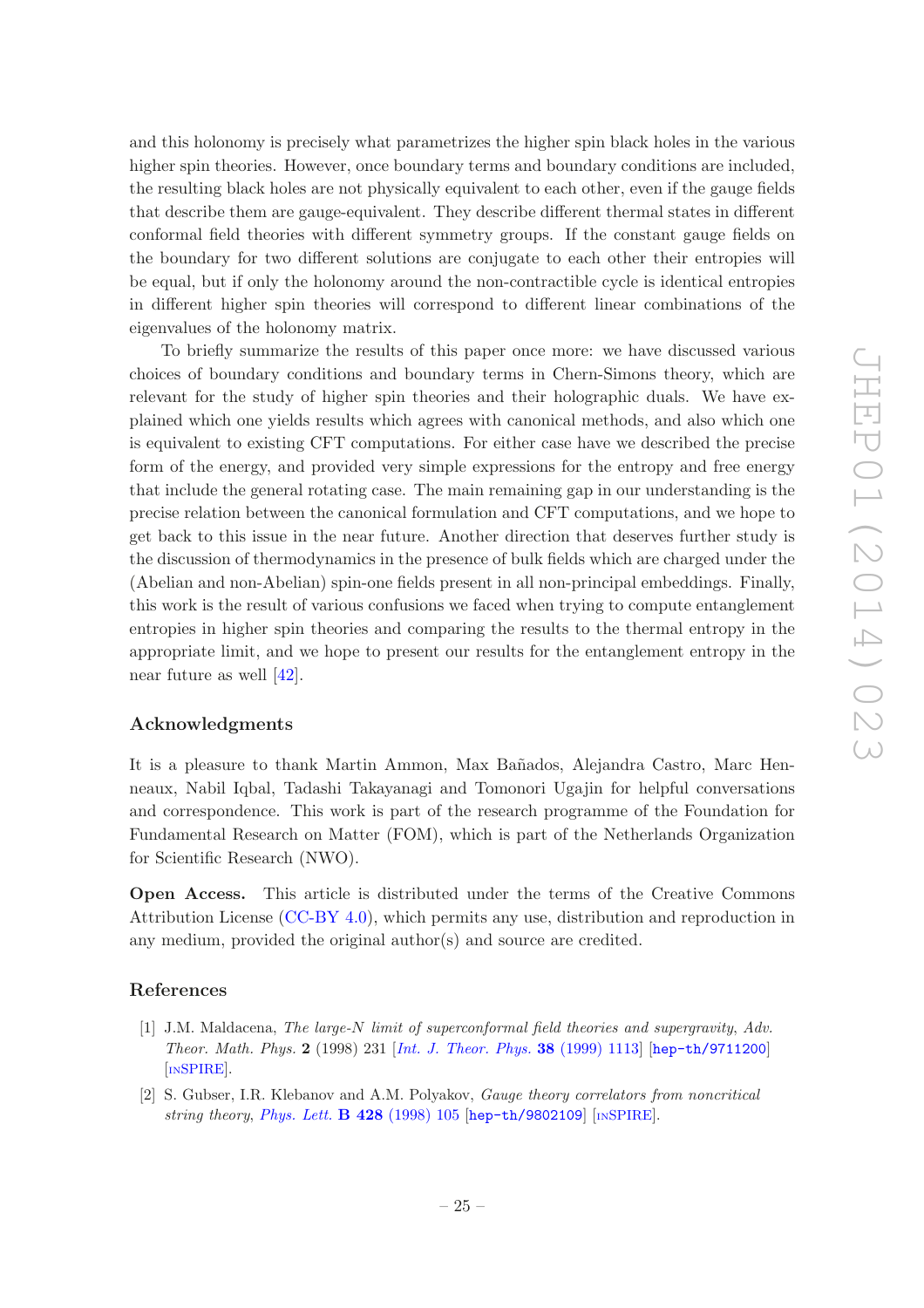- <span id="page-27-0"></span>[3] E. Witten, *Anti-de Sitter space and holography*, *Adv. Theor. Math. Phys.* 2 (1998) 253 [[hep-th/9802150](http://arxiv.org/abs/hep-th/9802150)] [IN[SPIRE](http://inspirehep.net/search?p=find+EPRINT+hep-th/9802150)].
- <span id="page-27-1"></span>[4] I. Klebanov and A. Polyakov, *AdS dual of the critical* O(N) *vector model*, *[Phys. Lett.](http://dx.doi.org/10.1016/S0370-2693(02)02980-5)* B 550 (2002) 213 [[hep-th/0210114](http://arxiv.org/abs/hep-th/0210114)] [IN[SPIRE](http://inspirehep.net/search?p=find+EPRINT+hep-th/0210114)].
- <span id="page-27-2"></span>[5] E. Fradkin and M.A. Vasiliev, *On the gravitational interaction of massless higher spin fields*, *[Phys. Lett.](http://dx.doi.org/10.1016/0370-2693(87)91275-5)* **B 189** (1987) 89 [IN[SPIRE](http://inspirehep.net/search?p=find+J+Phys.Lett.,B189,89)].
- <span id="page-27-3"></span>[6] E. Fradkin and M.A. Vasiliev, *Cubic interaction in extended theories of massless higher spin fields*, *[Nucl. Phys.](http://dx.doi.org/10.1016/0550-3213(87)90469-X)* B 291 (1987) 141 [IN[SPIRE](http://inspirehep.net/search?p=find+J+Nucl.Phys.,B291,141)].
- <span id="page-27-4"></span>[7] M. Blencowe, *A* consistent interacting massless higher spin field theory in  $D = (2 + 1)$ , *[Class. Quant. Grav.](http://dx.doi.org/10.1088/0264-9381/6/4/005)* 6 (1989) 443 [IN[SPIRE](http://inspirehep.net/search?p=find+J+Class.Quant.Grav.,6,443)].
- <span id="page-27-5"></span>[8] J.D. Brown and M. Henneaux, *Central charges in the canonical realization of asymptotic symmetries: an example from three-dimensional gravity*, *[Commun. Math. Phys.](http://dx.doi.org/10.1007/BF01211590)* 104 (1986) 207 [IN[SPIRE](http://inspirehep.net/search?p=find+J+CMPHA,104,207)].
- <span id="page-27-6"></span>[9] M. Henneaux and S.-J. Rey, *Nonlinear* W<sup>∞</sup> *as asymptotic symmetry of three-dimensional higher spin Anti-de Sitter gravity*, *JHEP* 12 [\(2010\) 007](http://dx.doi.org/10.1007/JHEP12(2010)007) [[arXiv:1008.4579](http://arxiv.org/abs/1008.4579)] [IN[SPIRE](http://inspirehep.net/search?p=find+EPRINT+arXiv:1008.4579)].
- <span id="page-27-18"></span>[10] A. Campoleoni, S. Fredenhagen, S. Pfenninger and S. Theisen, *Asymptotic symmetries of three-dimensional gravity coupled to higher-spin fields*, *JHEP* 11 [\(2010\) 007](http://dx.doi.org/10.1007/JHEP11(2010)007) [[arXiv:1008.4744](http://arxiv.org/abs/1008.4744)] [IN[SPIRE](http://inspirehep.net/search?p=find+EPRINT+arXiv:1008.4744)].
- <span id="page-27-7"></span>[11] M.R. Gaberdiel, R. Gopakumar and A. Saha, *Quantum* W*-symmetry in* AdS3, *JHEP* 02 [\(2011\) 004](http://dx.doi.org/10.1007/JHEP02(2011)004) [[arXiv:1009.6087](http://arxiv.org/abs/1009.6087)] [IN[SPIRE](http://inspirehep.net/search?p=find+EPRINT+arXiv:1009.6087)].
- <span id="page-27-8"></span>[12] A. Zamolodchikov, *Infinite additional symmetries in two-dimensional conformal quantum field theory*, *[Theor. Math. Phys.](http://dx.doi.org/10.1007/BF01036128)* 65 (1985) 1205 [IN[SPIRE](http://inspirehep.net/search?p=find+J+Theor.Math.Phys.,65,1205)].
- <span id="page-27-15"></span>[13] M. Bershadsky and H. Ooguri, *Hidden* SL(n) *symmetry in conformal field theories*, *[Commun. Math. Phys.](http://dx.doi.org/10.1007/BF02124331)* 126 (1989) 49 [IN[SPIRE](http://inspirehep.net/search?p=find+J+CMPHA,126,49)].
- <span id="page-27-16"></span>[14] J. de Boer, *Six-dimensional supergravity on*  $S^3 \times AdS_3$  *and* 2D *conformal field theory*, *[Nucl. Phys.](http://dx.doi.org/10.1016/S0550-3213(99)00160-1)* **B 548** (1999) 139 [[hep-th/9806104](http://arxiv.org/abs/hep-th/9806104)] [IN[SPIRE](http://inspirehep.net/search?p=find+EPRINT+hep-th/9806104)].
- <span id="page-27-9"></span>[15] M. Gutperle and P. Kraus, *Higher spin black holes*, *JHEP* 05 [\(2011\) 022](http://dx.doi.org/10.1007/JHEP05(2011)022) [[arXiv:1103.4304](http://arxiv.org/abs/1103.4304)] [IN[SPIRE](http://inspirehep.net/search?p=find+EPRINT+arXiv:1103.4304)].
- <span id="page-27-17"></span>[16] M. Ammon, M. Gutperle, P. Kraus and E. Perlmutter, *Spacetime geometry in higher spin gravity*, *JHEP* 10 [\(2011\) 053](http://dx.doi.org/10.1007/JHEP10(2011)053) [[arXiv:1106.4788](http://arxiv.org/abs/1106.4788)] [IN[SPIRE](http://inspirehep.net/search?p=find+EPRINT+arXiv:1106.4788)].
- <span id="page-27-19"></span>[17] A. Castro, E. Hijano, A. Lepage-Jutier and A. Maloney, *Black holes and singularity resolution in higher spin gravity*, *JHEP* 01 [\(2012\) 031](http://dx.doi.org/10.1007/JHEP01(2012)031) [[arXiv:1110.4117](http://arxiv.org/abs/1110.4117)] [IN[SPIRE](http://inspirehep.net/search?p=find+EPRINT+arXiv:1110.4117)].
- <span id="page-27-10"></span>[18] M.R. Gaberdiel, T. Hartman and K. Jin, *Higher spin black holes from CFT*, *JHEP* 04 [\(2012\) 103](http://dx.doi.org/10.1007/JHEP04(2012)103) [[arXiv:1203.0015](http://arxiv.org/abs/1203.0015)] [IN[SPIRE](http://inspirehep.net/search?p=find+EPRINT+arXiv:1203.0015)].
- <span id="page-27-11"></span>[19] M. Ammon, M. Gutperle, P. Kraus and E. Perlmutter, *Black holes in three dimensional higher spin gravity: a review*, *J. Phys.* A 46 [\(2013\) 214001](http://dx.doi.org/10.1088/1751-8113/46/21/214001) [[arXiv:1208.5182](http://arxiv.org/abs/1208.5182)] [IN[SPIRE](http://inspirehep.net/search?p=find+EPRINT+arXiv:1208.5182)].
- <span id="page-27-12"></span>[20] M. Ba˜nados, R. Canto and S. Theisen, *The action for higher spin black holes in three dimensions*, *JHEP* 07 [\(2012\) 147](http://dx.doi.org/10.1007/JHEP07(2012)147) [[arXiv:1204.5105](http://arxiv.org/abs/1204.5105)] [IN[SPIRE](http://inspirehep.net/search?p=find+EPRINT+arXiv:1204.5105)].
- <span id="page-27-13"></span>[21] A. Campoleoni, S. Fredenhagen, S. Pfenninger and S. Theisen, *Towards metric-like higher-spin gauge theories in three dimensions*, *J. Phys.* A 46 [\(2013\) 214017](http://dx.doi.org/10.1088/1751-8113/46/21/214017) [[arXiv:1208.1851](http://arxiv.org/abs/1208.1851)] [IN[SPIRE](http://inspirehep.net/search?p=find+EPRINT+arXiv:1208.1851)].
- <span id="page-27-14"></span>[22] A. Perez, D. Tempo and R. Troncoso, *Higher spin gravity in 3D: black holes, global charges and thermodynamics*, *[Phys. Lett.](http://dx.doi.org/10.1016/j.physletb.2013.08.038)* **B 726** (2013) 444 [[arXiv:1207.2844](http://arxiv.org/abs/1207.2844)] [IN[SPIRE](http://inspirehep.net/search?p=find+EPRINT+arXiv:1207.2844)].